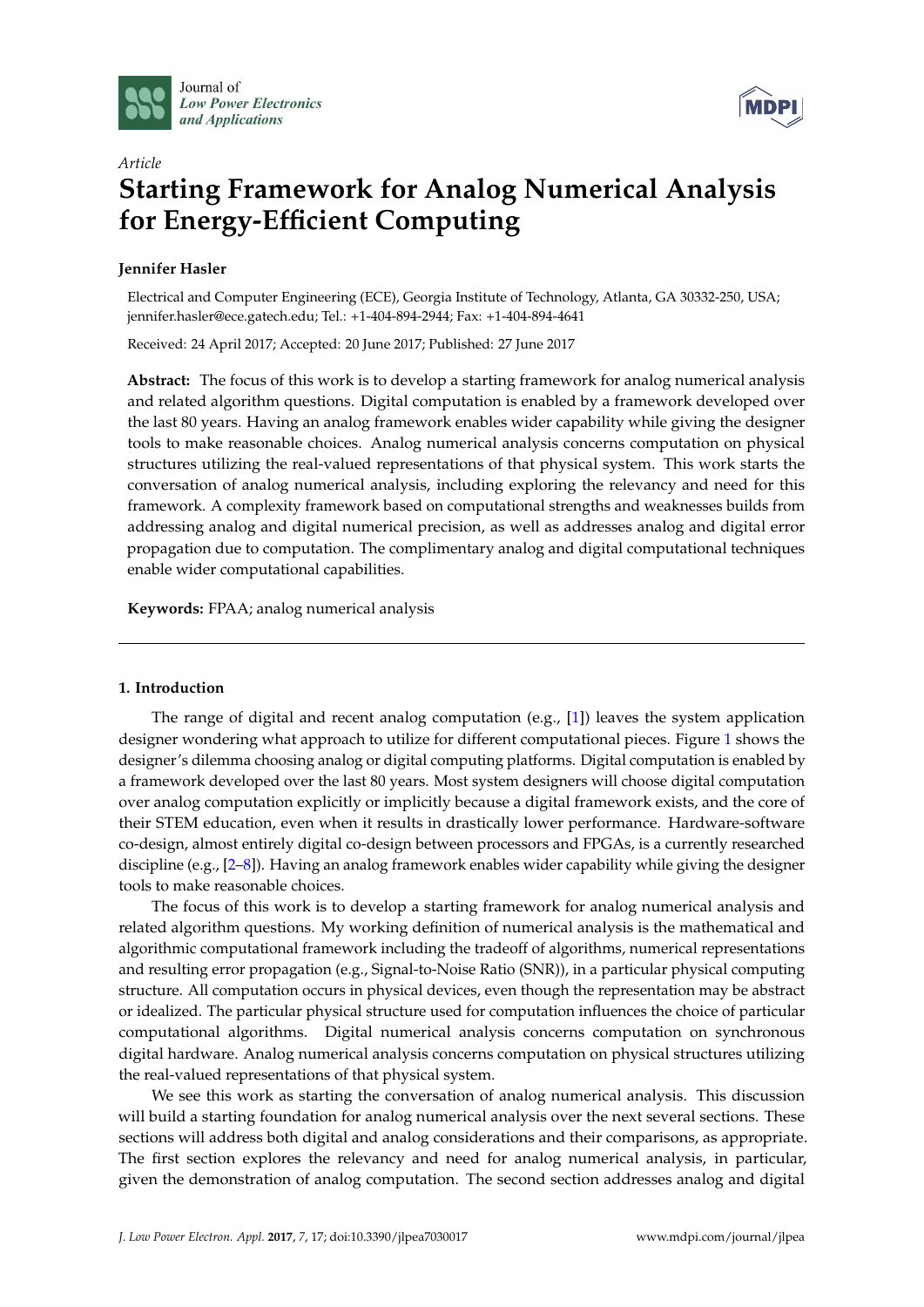numerical precision, the strength of digital numerical techniques. The third section addresses analog and digital error propagation due to computation, an apparent strength of analog numerical techniques. The fourth section then builds a complexity framework based on computational strengths and weaknesses. The complimentary analog and digital computational techniques enable wider computational capabilities. This paper presents a first-discussion on analog numerical analysis, a key first step towards starting a unified physical-computing framework.

<span id="page-1-0"></span>

**Figure 1.** When starting from potential programmable and configurable analog and digital computational capabilities, an engineer must discern the right capabilities for particular parts of her/his application. Analog numerical analysis complimenting digital numerical analysis provides the framework to optimize application opportunities.

# <span id="page-1-1"></span>**2. Why Analog Numerical Analysis?**

Initially, one might wonder: Why consider analog computation at all? Although energy efficiency in digital computation improved dramatically with scaling down of transistors, the issue of threshold voltage (*VT*0) mismatch between transistors has effectively brought energy efficiency of commercial digital ICs to a standstill [\[9,](#page-18-1)[10\]](#page-18-2). This digital processing energy efficiency wall calls out for new solutions to meet the appetite of the next generation of computing.

In 1990, Carver Mead hypothesized that custom analog solutions could have at least a  $1000 \times$ improvement over custom digital solutions [\[11\]](#page-18-3). This hypothesis gives hope that new computing structures might be possible. A factor of 1000 improvement in energy efficiency is roughly equivalent to the improvement from the start of DSP (1978) [\[12\]](#page-18-4) to the digital energy efficiency wall of 10 MMAC  $\frac{s}{s}$  mW (MMAC = Million Multiply Accumulate). The computational capability of analog computation compared to digital computation  $(1000\times)$  lower energy/power,  $100\times$  lower area) could possibly open the next wave of computing [\[13\]](#page-18-5).

The following sections consider digital and analog computation, in turn.

#### *2.1. Digital Framework Enables Ubiquitous Numerical Computation*

Numerical analysis for digital computing seems like an established discipline [\[14](#page-18-6)[–16\]](#page-18-7); coupled with Turing's original model of computation [\[17\]](#page-18-8), one has a ubiquitous theory of modern computational devices. When digital computation became more powerful and less expensive in the 1970s and 1980s, digital numerical analysis techniques were already an established and growing discipline. These techniques provided potential computational roadmaps for the exponential computational increase from the digital VLSI revolution [\[18\]](#page-18-9).

Numerical analysis provides guidance on the algorithmic approaches for numerical algorithms, as well as preferred analytical representations, even if one is unaware of anything explicitly in numerical analysis. Digital computation already had over 30 years of efforts in the numerical and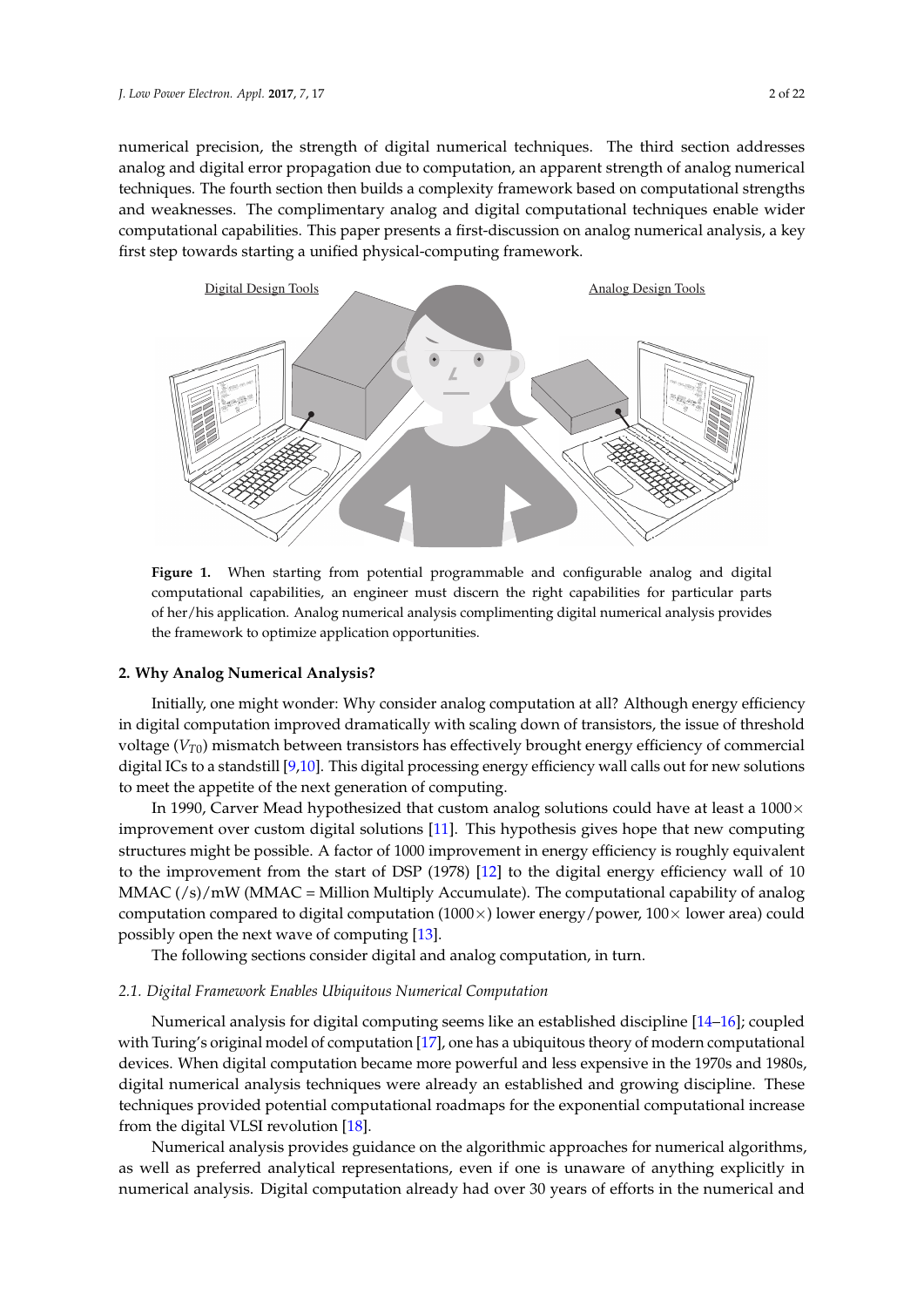algorithm analysis at the start of the digital VLSI revolution [\[18\]](#page-18-9); therefore, the computing framework was rarely in question during the exponential growth of transistors and resulting computational complexity. Digital computation became the dominant computational approach primarily because of its programmability, empowering whole communities to program digital systems for a wide range of applications, (e.g., using microprocessors  $(\mu P)$ ), that would not ever design any physical system.

#### <span id="page-2-1"></span>*2.2. Analog Computing Has Arrived, But Lacks a Framework*

Analog numerical analysis was never developed during the classical analog computing time frame. Traditional analog computing was considered by multiple authors (e.g., [\[19,](#page-18-10)[20\]](#page-18-11)); the solutions were a series of special case solutions with little overarching computational model (Figure [2\)](#page-2-0). Analog computation relied on individual artistic approaches to find the particular solution (Figure [2\)](#page-2-0). MacLennan provides a review of early analog computation [\[21\]](#page-18-12).

<span id="page-2-0"></span>

**Figure 2.** Digital and analog computation approaches based on their fundamental framework (or lack of it). Digital computation builds from the framework of Turing machines, setting up the capability of computer architectures, computer algorithms and resulting numerical analysis. This framework becomes the basis for our day to day digital computing, such as laptop computing. Analog computation is perceived to have little computational modeling, as well as architectures and algorithms. The resulting analog computing designs, where built, seem more like bottom-up artwork rather than top-down digital computing design.

The modern development of analog computation started with almost zero computational framework. Modern analog computation started simultaneously with neuromorphic (including neural network) resolution in the 1980s (e.g., [\[22](#page-18-13)[–24\]](#page-18-14)); these two fields have been tightly linked ever since. The lack of a computational framework gives some understanding why large-scale analog computation has taken so long to be realized since the renewed interest in physical/analog computation. The requirement of a ubiquitous long-term memory and computing element, first introduced in 1994, became essential for practical analog computation [\[25\]](#page-18-15). Without configurable and programmable systems, analog computing discussions are mostly of a theoretical nature. Further,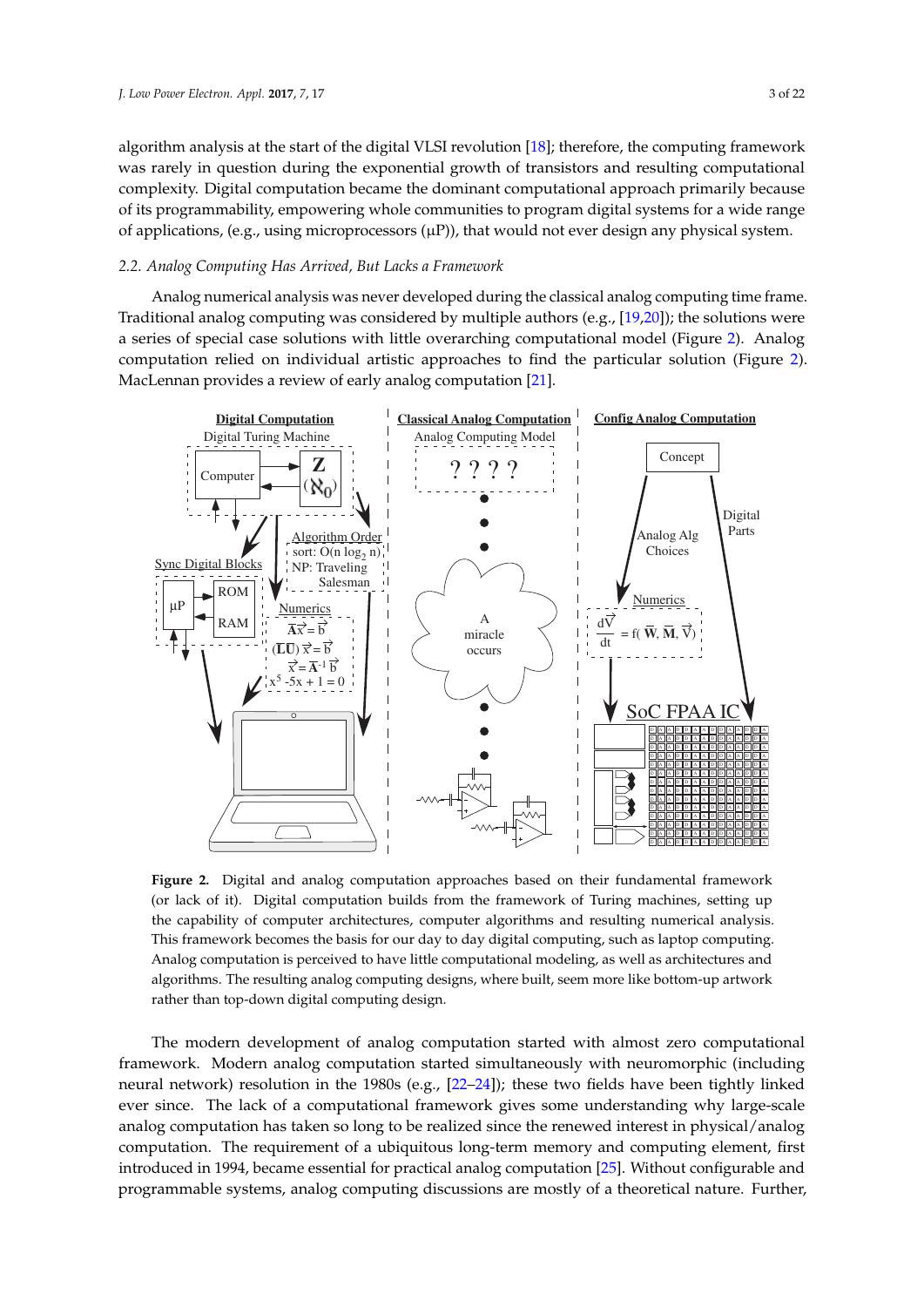the success of programmable digital approaches nearly pushed out generations of students being familiar with analog computation, as well as basic analog circuit design.

Many memory devices and circuits are used for analog memories. State variables provide short-term memory of previous events. A first-order low-pass filter (e.g., capacitor and resistive element) has memory of past events (e.g., [\[24\]](#page-18-14)), efficiently using typically-occurring state variables as part of the computation rather than fighting against these devices. These techniques are typically limited to the order of 1-s timescales. Floating-Gate (FG) devices and circuits (e.g., [\[25\]](#page-18-15)) have provided long-term memories for analog computation, enabling very precise programming of values (e.g., 14 bit [\[26\]](#page-18-16)) for long-term lifetimes (e.g., [\[27](#page-18-17)[,28\]](#page-18-18)). Memory elements on the order of minutes or longer tend to be more challenging, but possible using adaptive FG techniques from ms to years [\[29](#page-18-19)[,30\]](#page-18-20), at reasonably low power, including in configurable spaces [\[31\]](#page-18-21). Another potential option will be using other long-time-dependent devices, like memristors [\[32\]](#page-19-0), demonstrated to be integrated with this form of computation. Sometimes long-delay lines are required for a particular operation (e.g., linear-phase filters). These can be achieved by cascades of delay stages (e.g., ladder filter [\[33\]](#page-19-1)), as well as distributed analog arithmetic [\[34\]](#page-19-2) that uses digital intermediate representations for delay stages. Other sampled memory approaches are used when the incoming data are already sampled, with a variety of additional techniques possible (e.g., [\[35\]](#page-19-3)). The most efficient physical computation is one operating at the speed of the incoming data (and/or speed of output data) to minimize the amount of memory storage. This type of memory storage always adds additional complexity, costs a significant amount of power for an analog computation and typically adds cost to digital computation, as well.

Programmable and configurable ultra-low power computation due to physical (e.g., analog) computing is becoming a reality. The capability of programmable and configurable analog/mixed mode computation, large-scale Field Programmable Analog Arrays (FPAA) (e.g., [\[1\]](#page-17-0)), enables ubiquitous use of this technology similar to the use of microprocessors and related programmable digital hardware (Figure [3\)](#page-4-0). The SoC FPAA configurable fabric uses inter-digitized analog and digital computation blocks, blurring the boundary between these two domains. Data-converters or their more general concepts, analog classifiers, typically have digital outputs and require digital control. Most analog computation will require both analog and digital parts.

Giving a causal look at Figure [3,](#page-4-0) one notices that Analog (A) CABs (CAB = Computational Analog Block) and Digital (D) CLBs (CLB = Computational Logic Block) columns are interdigitated. One might have expected a bank of analog components and a bank of digital components with data converters (ADCs and DACs) moving between these two regions. Figure [3](#page-4-0) does not use this approach. Analog or digital signals can be routed on the same fabric [\[1\]](#page-17-0) and can be used by CABs or CLBs. Early attempts at these approaches were considered earlier [\[36](#page-19-4)[,37\]](#page-19-5). Why would one take this approach? For example, if one needs to compile an ADC, one needs some analog and some digital processing. Where one would put the ADC is not clear and entirely system dependent. Building classifiers have analog inputs and digital outputs. Analog or digital signals could be routed to the processor's general purpose I/O or to its interrupt lines. Digital symbols are often used to control the analog processing data path. Once one gets beyond artificial boundaries between analog and digital processing, potential opportunities are significant, particularly when high-performance computing (ODEs, PDEs) are done by analog methods.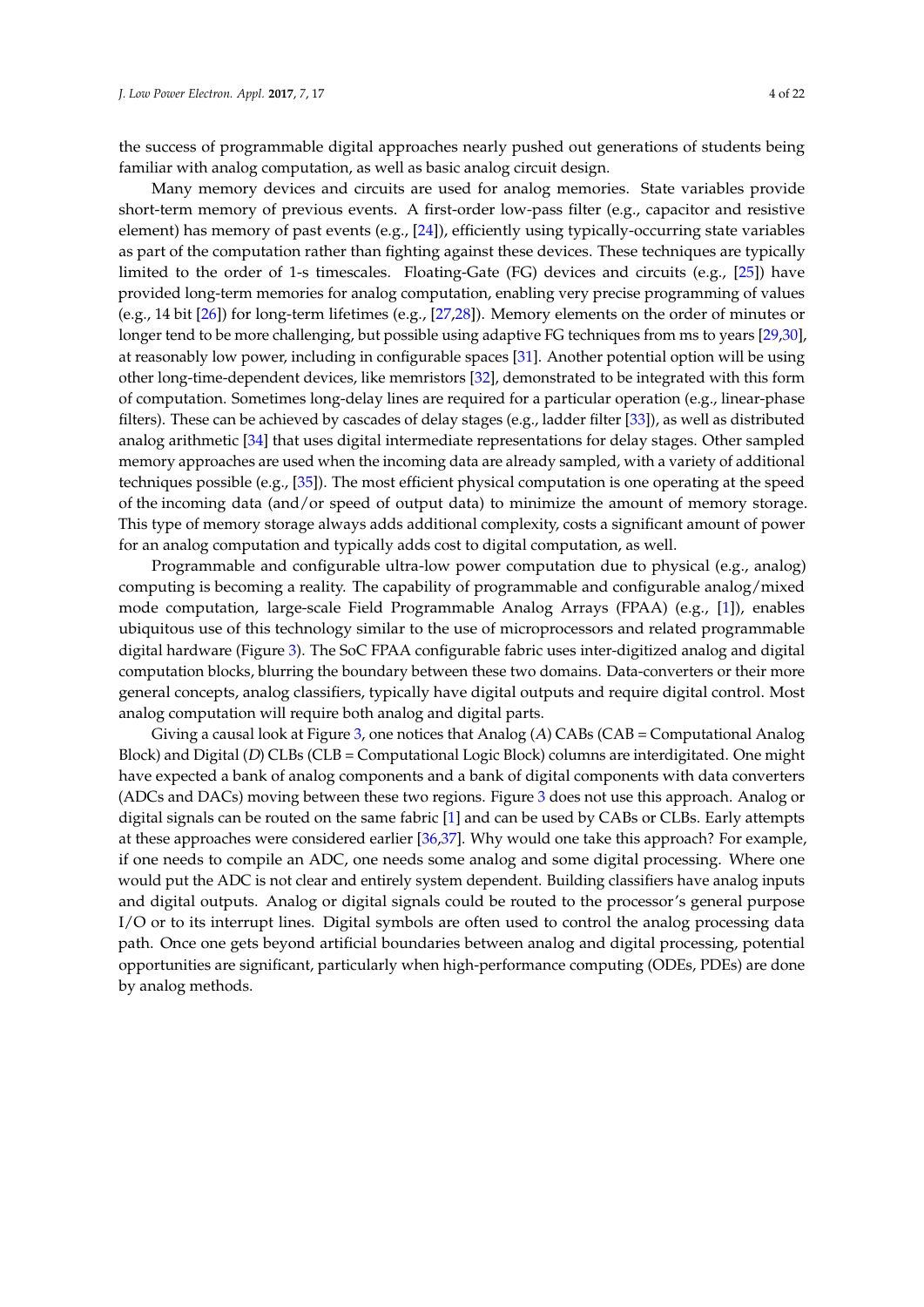<span id="page-4-0"></span>

**Figure 3.** SoC large-scale Field Programmable Analog Array (FPAA) device and comparison of power-efficient computational techniques in MAC (/s)/W, including digital, analog Signal Processing (SP) techniques, and the potential for neuromorphic physical algorithms. There have been amazing improvements of three orders of magnitude in digital technology from speak-and-spell devices [\[12\]](#page-18-4) to current day smart phones. The analog SP approaches have the promise of similar advancements by three orders of magnitude, as they become a stable capability. Biological neurons show a potential of five more orders of magnitude of improvement, opening further opportunity for efficient computational devices.

The design tools (and abstractions) [\[38](#page-19-6)[,39\]](#page-19-7), infrastructure [\[40\]](#page-19-8) and FPAA ICs [\[1\]](#page-17-0) developed have reached a stable point, across multiple IC fabrication processes [\[41\]](#page-19-9), where they are used in educational [\[40\]](#page-19-8) and research environments. The open-source design tool framework utilizes a graphical, high-level data flow language and automatically compiles, places, routes and programs the configurable IC, as well as macro-modeled simulation of the system (Figure [4\)](#page-5-0).

It has already been shown that certain functions such as Vector-Matrix Multiplication (VMM), frequency decomposition, adaptive filtering and Winner-Take-All (WTA) are a factor of  $1000 \times$ more efficient than digital processing (e.g., [\[1\]](#page-17-0)). Recent demonstrations show sensor processing through embedded classification and machine learning techniques integrating training algorithms [\[42\]](#page-19-10). Enabling further biologically-inspired classifier techniques opens the opportunity for configurable biologically-inspired, energy-efficient classifier approaches (factor of 1000 to 1,000,000 over custom digital solutions) [\[43\]](#page-19-11) for context-aware applications (Figure [3\)](#page-4-0).

One might wonder if fundamental analog building blocks, both in hardware and in the software tools, can be reasonably determined in a similar way one uses look-up tables and flip-flops for FPGA designs? We will summarize the key points here; the detailed discussions are beyond the scope of this paper.

Digital FPGA components did not start off being obvious. The approaches used came from the same individuals who were working on look-up tables and and-or logic components. There was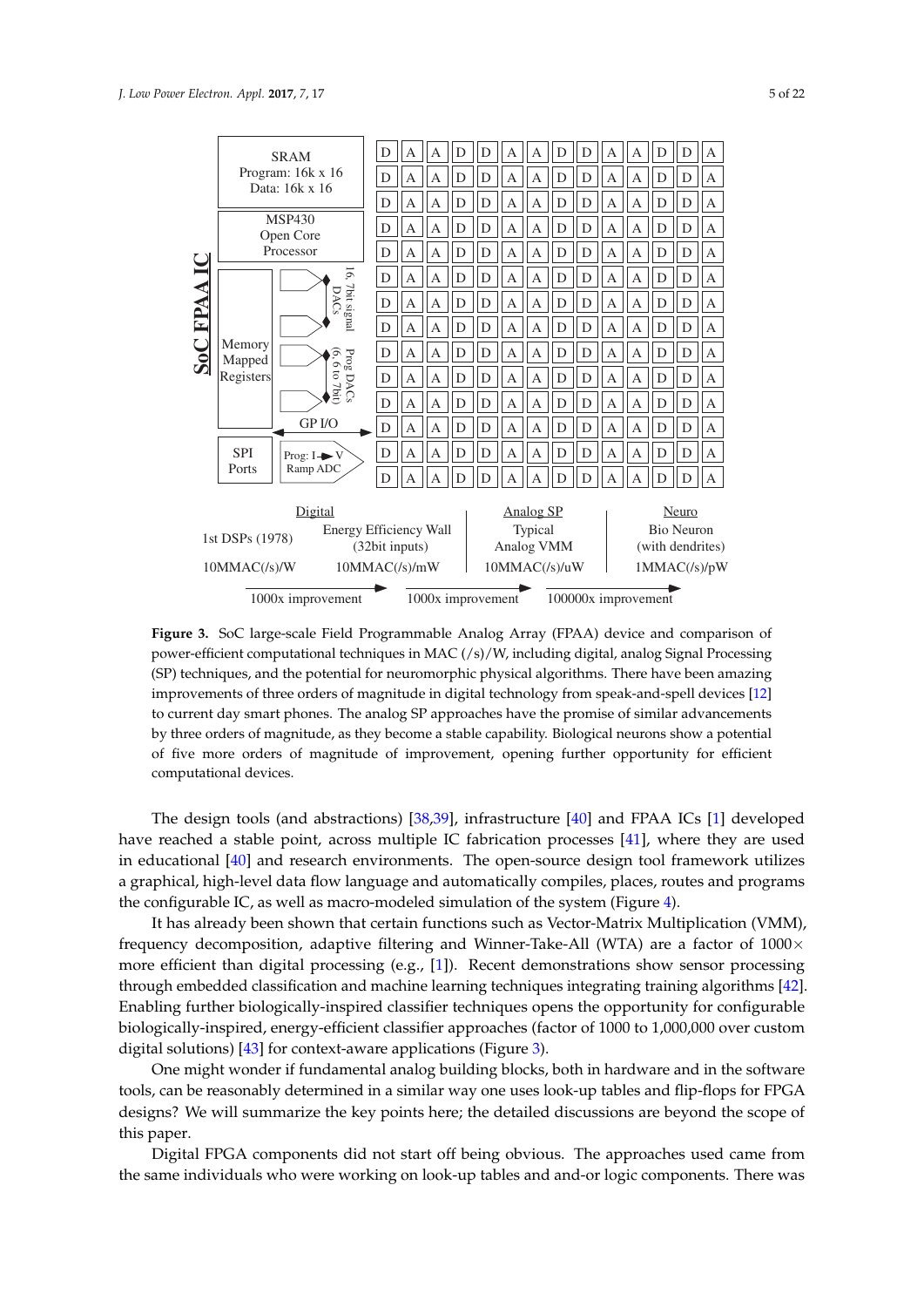not a methodology, but rather a good approach that, when scaled up, has been effective. Today, these approaches seem sufficient for most tasks, particularly since FPGA architectures are partially hidden from their users.

Analog computation has not had a similar set of blocks because analog computation did not build up a computational framework to enable the transition to these higher levels. The rise of FPAA approaches has become the testbed to begin to build this framework. Comparing the CABs of early papers [\[44\]](#page-19-12) to the CAB topology of recent FPAA designs (e.g., Figure 2 in [\[1\]](#page-17-0)) shows some similar characteristics, validated by numerous circuits designed and measured in these architectures. Over a decade of consistent FPAA development and application design has roughly converged on a typical mixture of several medium level components per CAB (Transconductance Amplifiers (OTAs), FG OTAs, T-gates), along with a few low level elements (transistors, FG transistors, capacitors). A few CABs might be specialized for larger functions (e.g., signal-by-signal multipliers [\[1\]](#page-17-0), sensor interfacing [\[45\]](#page-19-13), neurons [\[36\]](#page-19-4)), showing their relative importance in these discussions. Most of these elements have at least one FG parameter that is part of the particular device used. For small to moderate CAB components, the complexity of the resulting device is roughly proportional to the number of pins available for routing. Three terminals of an nFET transistor have similar system complexity to three terminals of an FG OTA. We expect some small shifts in these components in future FPAA devices, such as dedicated current-conveyer blocks, but generally, the CAB level components are stable. Like FPGAs, where the number and size of LUTs vary from architecture to architecture, one expects similar variation for different FPAA devices.

Early recognition of FG switches (e.g., CAB selection crossbars) as computational elements [\[46\]](#page-19-14) both enabled a wide range of computations (e.g., VMM [\[47\]](#page-19-15)), as well as brought creative energy to the routing infrastructure (history described in [\[1\]](#page-17-0)) and resulting novel tool framework. In such architectures, the CAB components become as much the boundary conditions for the computation as the computation itself. Finally, the ability to abstract analog blocks, with digital components, into higher level abstractions enabled by the Scilab/Xcos toolset starts to illuminate the higher-level representations for analog computation.

Analog numerical analysis enables faster system-level designs enabling a roadmap for various applications. The process requires bringing out the lore of a few master research groups to a wider group of designers. The widespread emergence of analog computing hardware (e.g., [\[48](#page-19-16)[,49\]](#page-19-17) will only accelerate this process.

<span id="page-5-0"></span>![](_page_5_Figure_5.jpeg)

**Figure 4.** A typical measurement setup for SoC FPAA devices. The interface is a USB port to communicate with and power the resulting board. Additional resources (like a Digilent function generator + scope) can be easily used for further characterization.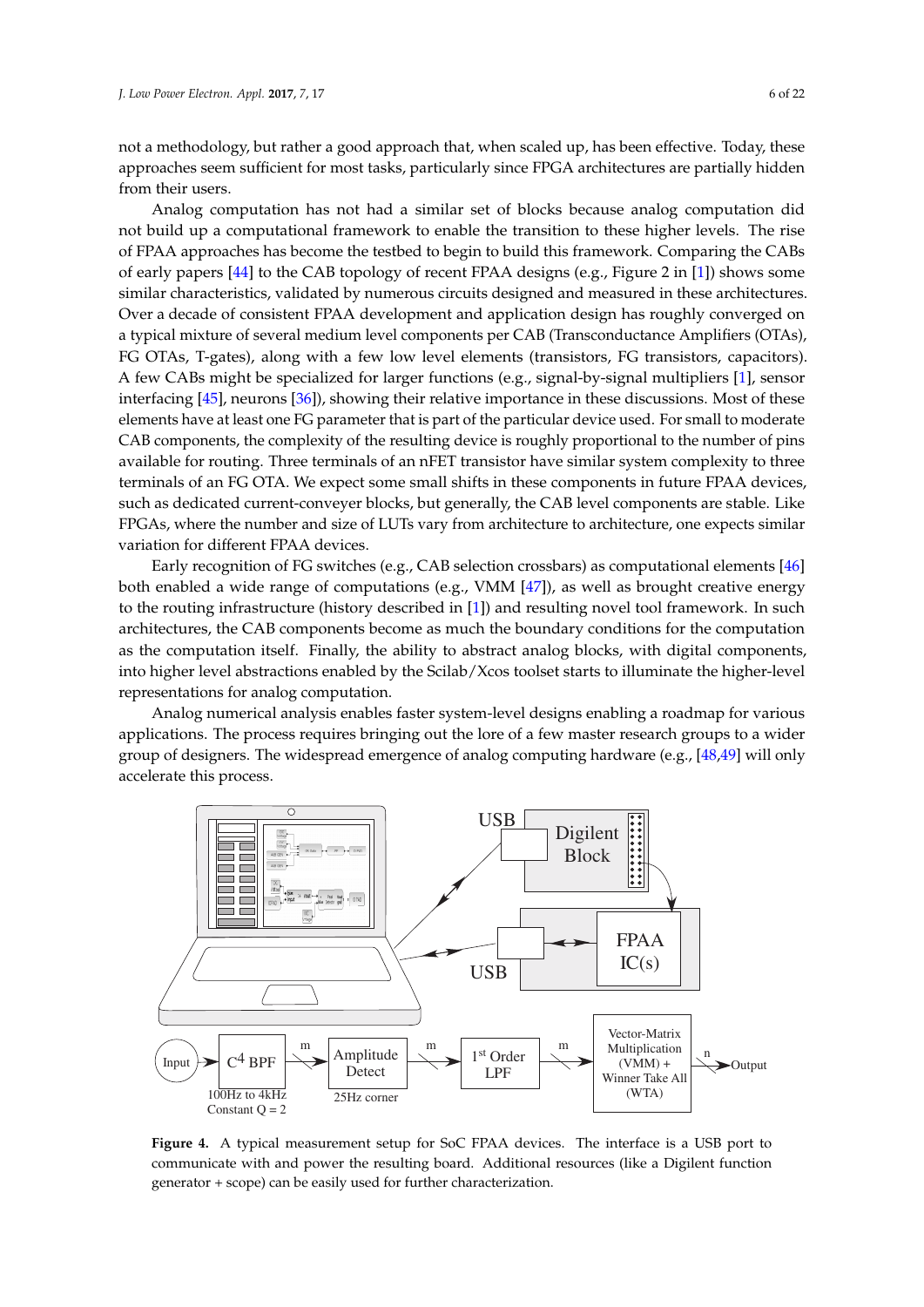#### **3. Digital Strength: Lower Cost Numerical Precision**

After one appreciates the very real and practical possibility of programmable and configurable analog systems, the next questions concern the noisy or low-precision issues real and perceived in analog systems. The issue starts by noting mismatch between typical circuit components, particularly transistors and capacitors, setting the performance of analog computing structures [\[50\]](#page-19-18). Analog computation requires many devices, and therefore, accuracy is compounded by the larger number of mismatched devices. For example, one study for real-time acoustic computation shows significant degradation of system performance due to mismatch [\[51\]](#page-19-19); although some techniques can be used to improve these models [\[52,](#page-19-20)[53\]](#page-19-21), without dealing directly with the mismatch, the performance of these systems will always be limited. As IC processes shrink to smaller transistor dimensions (e.g., 40 nm and below) and power supplies, these issues become almost insurmountable for analog design. Digital computation being limited by *VT*<sup>0</sup> mismatch [\[9\]](#page-18-1) makes the situation for analog computation look less likely.

Figure [5](#page-7-0) shows the precision of storage and simple element SNR versus expected cost, showing that analog has advantages for lower precision and showing digital has advantages for higher precision after a particular crossover point. SNR is defined at the ratio of the largest signal, limited by hard limits or linearity, to the smallest signal, limited by noise. Multiple authors have utilized this framework starting from Hosticka [\[54\]](#page-19-22), then by Vittoz for simple filters [\[55\]](#page-19-23), and utilized by others for basic computational blocks [\[56–](#page-20-0)[59\]](#page-20-1). Digital computation has a moderate to low cost for adding additional precision, although it starts with higher starting overhead. Digital cost is effectively proportional to the number of bits  $= \log_2$  (precision). As one adds another bit, one increases the apparent precision of that value by a factor of two; doubling a register size significantly increases its precision (e.g., eight bits at 0.4% to 16 bits at 0.0015%). To increase analog precision by one bit requires an increased cost of least a factor of two classically, primarily to deal with component mismatch, as well as current noise [\[60\]](#page-20-2). Analog precision cost is a polynomial function of the target SNR.

Analog programmability moves the crossover point, illustrated in Figure [5,](#page-7-0) to higher SNR levels. The use of Floating-Gate (FG) devices (e.g., [\[25\]](#page-18-15)) enables directly programming out these issues, including accounting for a range of temperatures (e.g., [\[28](#page-18-18)[,47\]](#page-19-15)). Calibration of FG devices, particularly in FPAA devices, has been extensively studied and experimentally shown [\[61](#page-20-3)[,62\]](#page-20-4). Figure [6](#page-7-1) shows the significant opportunities of programmable FG analog concepts compared to alternative approaches, a DAC for every parameter. Before these concepts were possible (e.g., [\[25\]](#page-18-15)), the analog processing community struggled for any reasonable solution for this approach (e.g., [\[63\]](#page-20-5)). Neurobiological systems seem to adapt around its mismatches to create precision in its analog computational structures [\[43\]](#page-19-11). With programmable systems, resolution is limited by thermal noise [\[60\]](#page-20-2) and not in component mismatch, resulting in a lower cost for similar precision.

A related issue is that input sensors rarely output SNR greater than 10 to 14 bits, although the dynamic range might be a few orders of magnitude (e.g., a floating-point type representation, whether analog or digital). The resulting analog starting precision for these typically analog sensors matches with the resolution requirements of analog precision. Further, many initial sensor computations require subtraction of similar values (e.g., spatial beamforming), resulting in lower signal SNR independent of the computing approach. This catastrophic cancellation further matches analog computing to the incoming data; higher precision is then primarily useful to offset any numerical computation inaccuracies.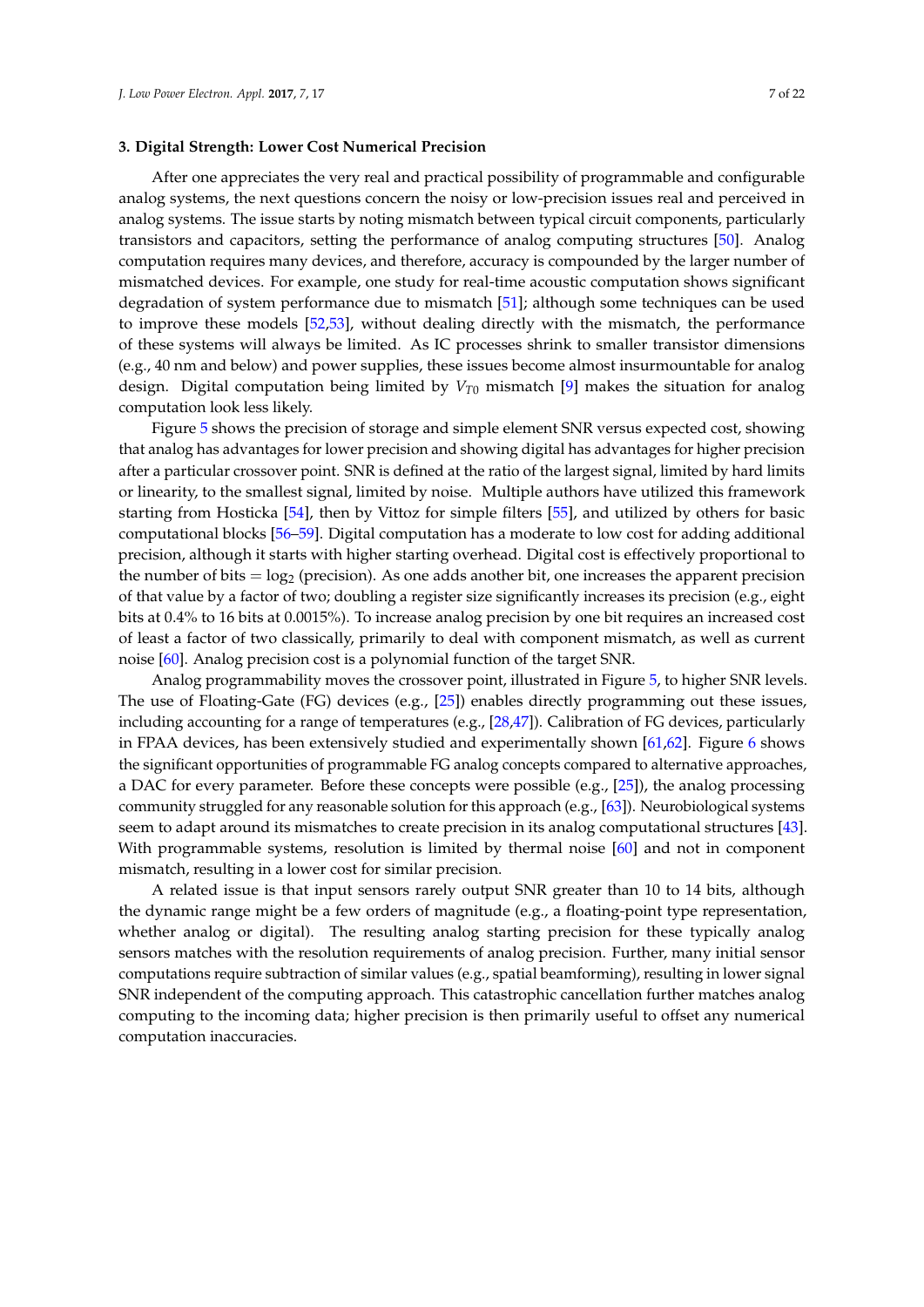<span id="page-7-0"></span>![](_page_7_Figure_1.jpeg)

**Figure 5.** Classical plot of the impact of resolution (single component SNR) versus its resulting analog (polynomial) or digital (logarithmic) cost. The equivalent bits of resolution are log<sub>2</sub> (SNR). SNR is defined at the ratio of the largest signal, limited by hard limits or linearity, to the smallest signal, limited by noise. Mismatch is recognized as a fundamental limitation for analog circuit precision (crossover between five and eight bits). Using programmable Floating-Gate (FG) techniques enable crossover points past classical levels to typical ranges between 10and 14 bits of SNR.

<span id="page-7-1"></span>![](_page_7_Figure_3.jpeg)

**Figure 6.** FG parameters result in significantly higher parameter density  $(100 \times$  or larger). We compare between FG parameters and the next closest solution, having an n-bit DAC at every device. Optimistically, a DAC grows by a factor of two for an increase of one bit. At eight-bit DAC precision, 100 FG parameters is smaller than 1 DAC for 350-nm CMOS. We assume an increase for a DAC of 2× for one bit. Typically, the cost will increase at a higher level. Handling mismatch is a key risk for any analog (as well as digital) system; only programmability makes analog computation practical in a system (including high precision ADCs).

#### **4. Analog Strength: Better Numerical Operations**

This section considers the error propagation issues for computation, first for digital computation and then for analog computation. Digital computation aligns well with matrix equation solutions. Analog computation aligns well with the solution of differential equations, both Ordinary Differential Equations (ODE) and Partial Differential Equations (PDE).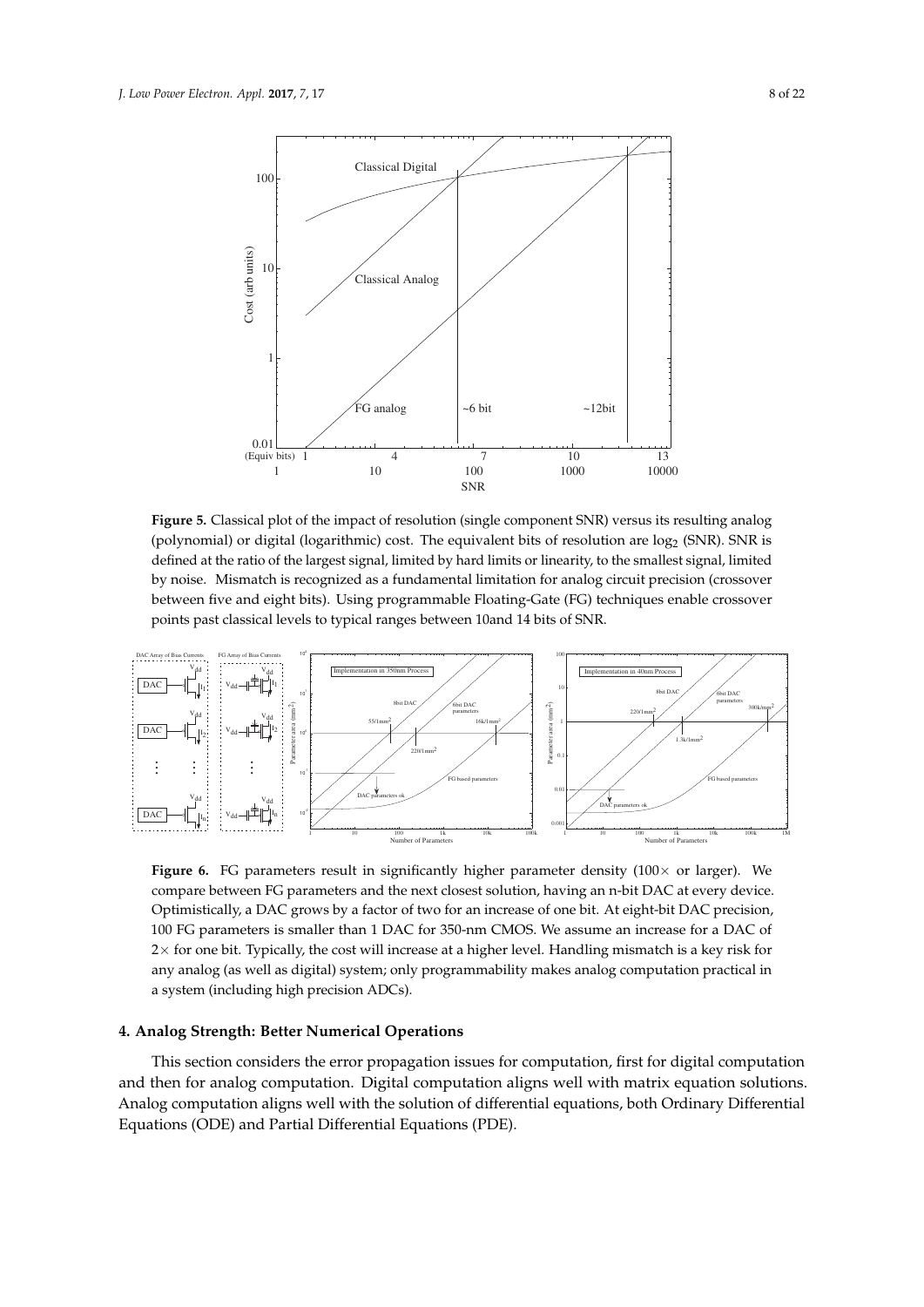#### *4.1. LU Decomposition as the Basis of Digital Numerics*

The question then turns to a question of the apparent low SNR of individual analog computations aggregating into a larger computation. These algorithmic analyses tend to follow digital numerical viewpoints modeling the propagation of digital noise (Figure [7\)](#page-8-0). Digital summation is filled with noise errors. The sum of two n-bit numbers half the time will be an  $n + 1$  bit number. As the average case, we potentially get  $\frac{1}{2} \log_2 m$  due to the finite register, and potentially, we get  $\frac{1}{2} \log_2 m$  due to register overflow. One either handles fixed-point arithmetic issues by having large enough total resolution for the summation to avoid overflow nonlinearities or handles floating-point arithmetic issues by having enough mantissa bits to account for the Least Significant Bit (LSB) noise source. The issue for digital computation is a large number of aggregate summations; 1024 summations will lose five bits of precision on average and 10 bits in the worst case. For 16-bit registers, this error can be significant; we have not addressed any further errors due to catastrophic subtraction of similar numbers. Integration, often implemented as a sequence of summations, further compounds these numerical issues. Further, integration must be approximated by a set of small regions. Too few steps, and one gets low accuracy. Too many steps, and the summation errors result in low accuracy. The ODE solution further complicates these issues with numerical stability issues (Figure [7\)](#page-8-0), order of derivative approximations, as well as stiff ODE computations.

<span id="page-8-0"></span>![](_page_8_Figure_3.jpeg)

**Figure 7.** Illustration of basic computing operations, summation and integration, between analog and digital approaches. Analog approaches tend to be nearly ideal in these situations, where digital approaches accumulate significant noise and headroom errors in these processes. Analog approaches need to be aware how these operations interface with the rest of the computation circuitry.

An engineer faced with these issues most naturally would try to reformulate a problem (ODE  $\rightarrow$ linear equation solution) to avoid these issues where possible. Matrix operations bound the number of cascading numerical operations to the size (and sparseness) of the matrices. Matrix multiplication of N  $\times$  N matrices only has N length vectors for the O(N<sup>2</sup>) operation (as needed for LU decomposition), and Gaussian elimination (typically less frequent computation) has at most  $\mathrm{N}^2$  length data for the  $\mathrm{O}(\mathrm{N}^3)$ operation (e.g., citeNumAnal01). Further, some sparse techniques are based on iterative techniques, further reducing the length of numerical computation for those techniques. The larger issue in LU decomposition and other matrix inverses relates to eigenvalue spread, such as matrix condition numbers, requiring high numerical precision for most operations to minimize these effects. We see that most computational metrics all collapse to those forms of problems (e.g., LINPACK [\[64\]](#page-20-6) (LINPACK is a benchmark measure how fast a digital computer solves a dense *n* by *n* system of linear equations  $Ax = b$ ).

Figure [8](#page-9-0) illustrates the classical issue of second order numerical integration (e.g., Simpsons method for integrating sin x from zero to  $\pi/2$ ) or first order finite difference ODE solution. At a small enough step size, the numerical errors become larger than the errors due to the finite step size.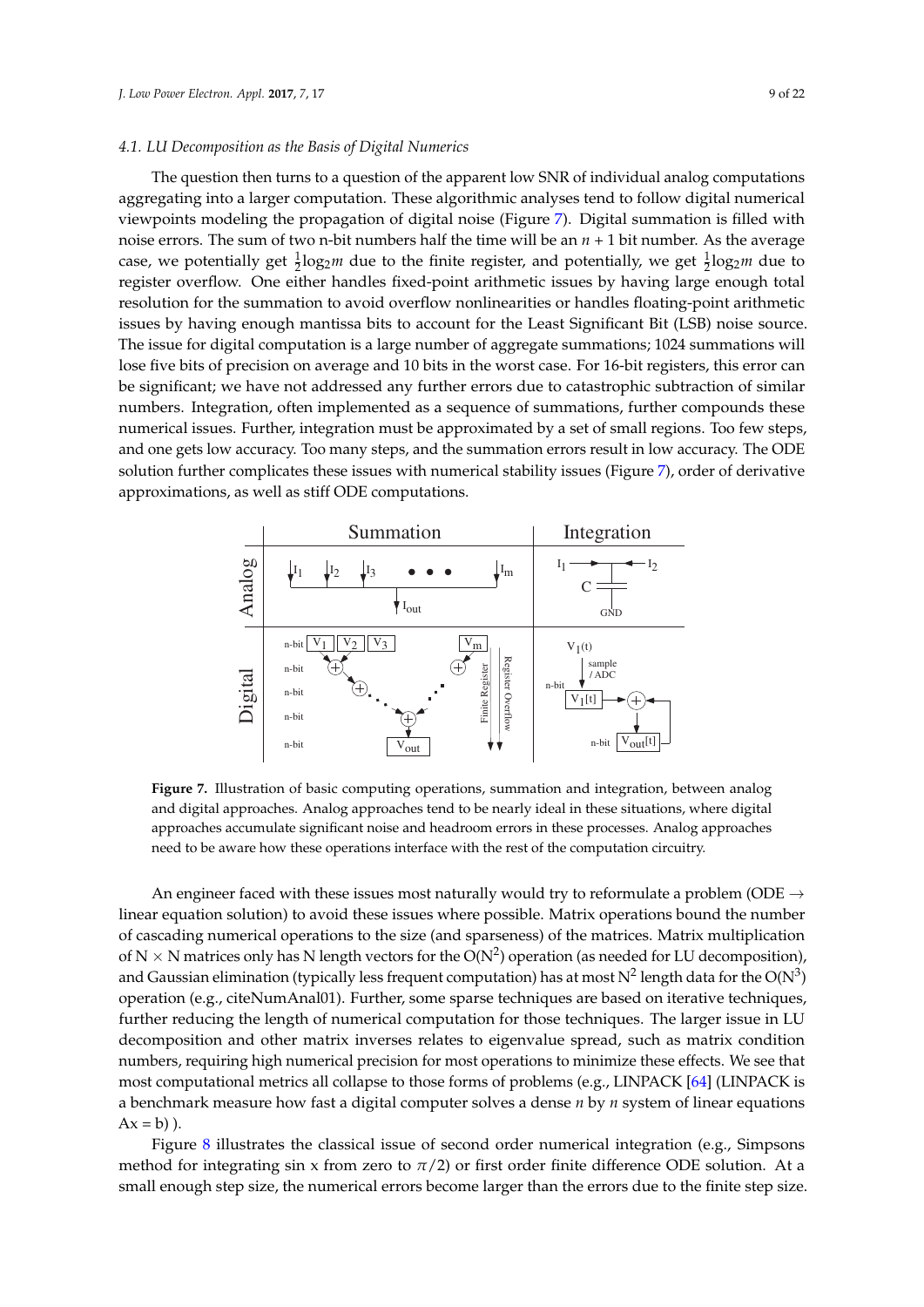Higher order ODE solutions will reach this point at a larger step size at different levels of accuracy. The resulting error is O(  $f^{n+1}$ ),  $O(f^{n+1})$  for an order *n*-method, or an *n*-th order predictive step [\[15\]](#page-18-22). The resulting higher derivative often further increases the minimum step size point, particularly if the functions are not analytic. Stiff ODE solutions are particularly sensitive to these issues, because the wide separation of time constants requires long summation/integration computations.

<span id="page-9-0"></span>![](_page_9_Figure_2.jpeg)

**Figure 8.** Classical picture for numerical integration (second order) or ODE solution as a function of step size. Initially, error decreases as step size decreases due to the resulting order of the algorithm. As one continues to decrease the step size, accumulated errors due to numerical noise become noticeable and eventually become the dominant source of error.

# *4.2. ODE Solutions as the Basis of Analog Numerics*

In the early days of neural network implementations (1987 to 1991), the typical lore was that any realistic adaptive system (e.g., adaptive filter) would require 16-bit precision weights. Multiple digital computations established this perspective at the time. Some followed this argument that analog computing, just in its infancy, would never be successful because weights required too high precision. Yet, analog adaptive systems did exist, from Widrow's early adaptive filters [\[65,](#page-20-7)[66\]](#page-20-8), to additional adaptive systems during a similar time frame [\[67](#page-20-9)[–69\]](#page-20-10).

Therefore, how could analog computing with six to eight-bit precise components, which is clearly less precise than digital computation and certainly does not reach the 16-bit weights required for adaptive filters, possibly outshine the performance of a digital system? This section looks to address and answer this question by looking at the numerical behavior of digital and analog computation.

Figure [7](#page-8-0) shows a comparison of the summation and integration operations in digital and analog computation. Analog summation by charge or current (change of charge with time) is ideal due to KCL, the physical summation of carriers. Depending on how the designer uses this output current in further calculations can result in nonlinear effects; issues arise from the capability of the analog algorithm design. A 16-tap FIR would average at two bits and in the worst case at four bits; analog equivalent, Vector-Matrix Multiplication (VMM), has no signal loss and potentially an increase in SNR for particular coherent signals. Comparing a 64-tap, 16-bit FIR block would be similar to a 64-bit eightto 10-bit analog VMM computation.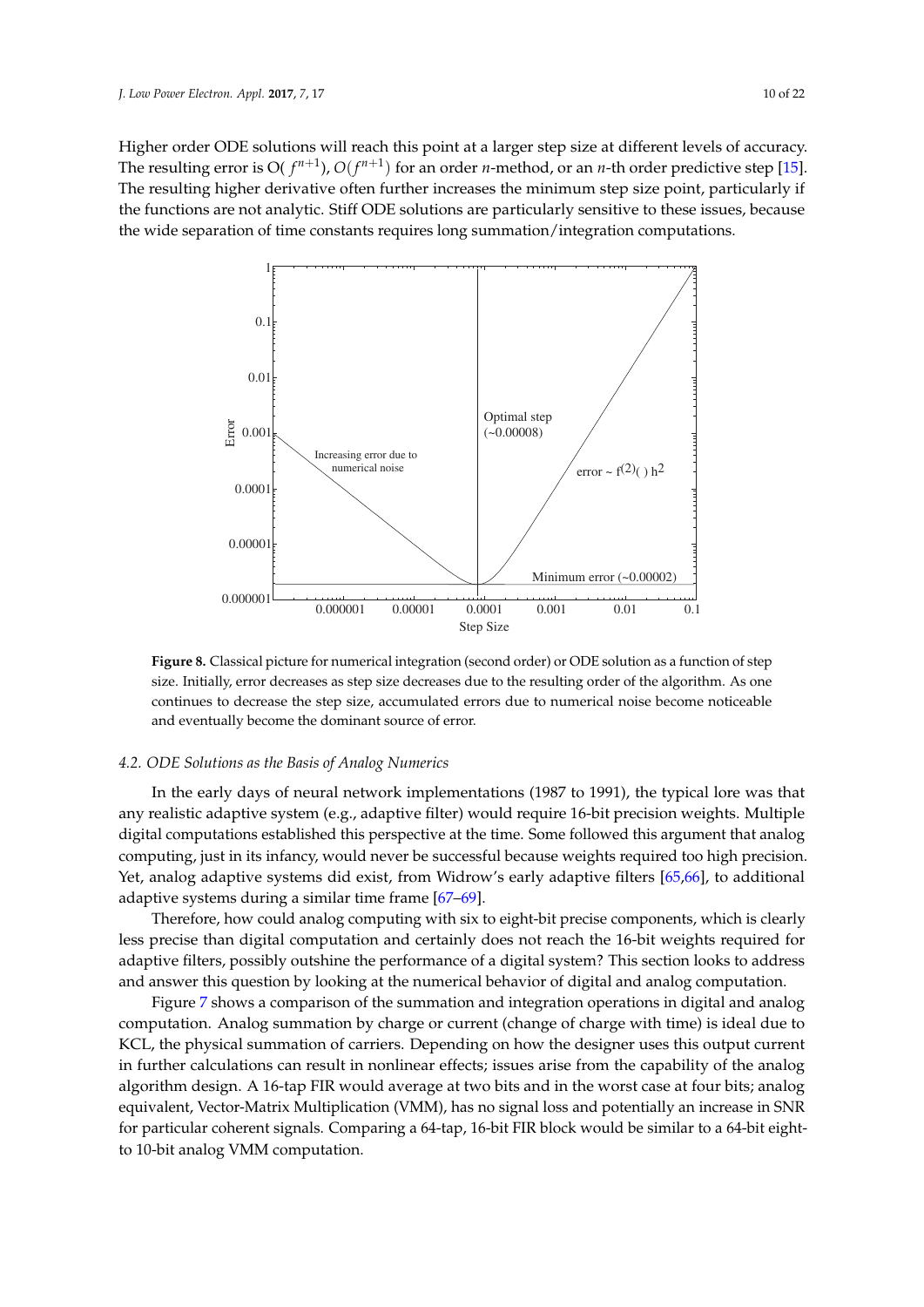Analog integration is also ideal (Figure [7\)](#page-8-0), typically performed as a current (or sum of currents, *Ik* ) on a capacitor (of size *C*) as:

$$
C\frac{dV_{out}}{dt} = \sum_{k=1}^{n} I_k
$$
 (1)

where *Vout* is the computation result. The capacitors are the state variables for the system and the actual state variables for the solution. Capacitors usually have very small temperature coefficients. Analog computation naturally has infinitesimal time steps, with no errors due to these time steps, eliminating accuracy issues arising from the order of numerical integration approximation. This framework shows why analog computation is ideally suited towards solutions of ODEs.

When one uses analog summation and integration, one typically requires some amplifier conversion step (e.g., current to voltage conversion), typically depending on the required dynamic range and SNR required for that operation. Depending on the designer, better or worse solutions can be chosen as in all engineered systems. The result of the final computation will have some noise or distortion, where the added noise occurs at the end of the resulting computation and not affecting the core numerics.

Figure [9](#page-10-0) shows the comparison between analog and digital computation for solving the ODE system for an adaptive filter. Adaptive filters are the simplest form of machine learning. Digital computation requires long summations in the weight adaptation, weighted sum, as well as output node integration. The average error due to these three effects results in a loss of 11 bits of accuracy (7 bits weight accumulation, 2 bits FIR, 2 bits for 16 sample integration); the earlier lore of requiring 16-bit arithmetic for adaptive filters seems justified. The analog system suffers none of these particular degradations; both systems have noise in the multiplication and output components, the only two sources of noise for the analog system. Further, slightly more complicated digital adaptive structures, like neural networks, require that the weight adaptation rate must slowly converge, bounded by particular functions, to zero, to guarantee a solution. Analog networks have no such convergence requirement and therefore can operate with continuous adaptation. Other examples, like the dynamics of the VMM + WTA classifier [\[70\]](#page-20-11) without adaptation, result in equally challenging multi-timescale solutions.

<span id="page-10-0"></span>![](_page_10_Figure_6.jpeg)

**Figure 9.** Required numerical requirements for digital and analog adaptive filter computations. Adaptive filters are two-timescale operations, with a fast timescale for signal computation (20 Hz to 20 kHz for speech computation) and a slow timescale for adaptation (<1 Hz for speech), with separation between the two timescales.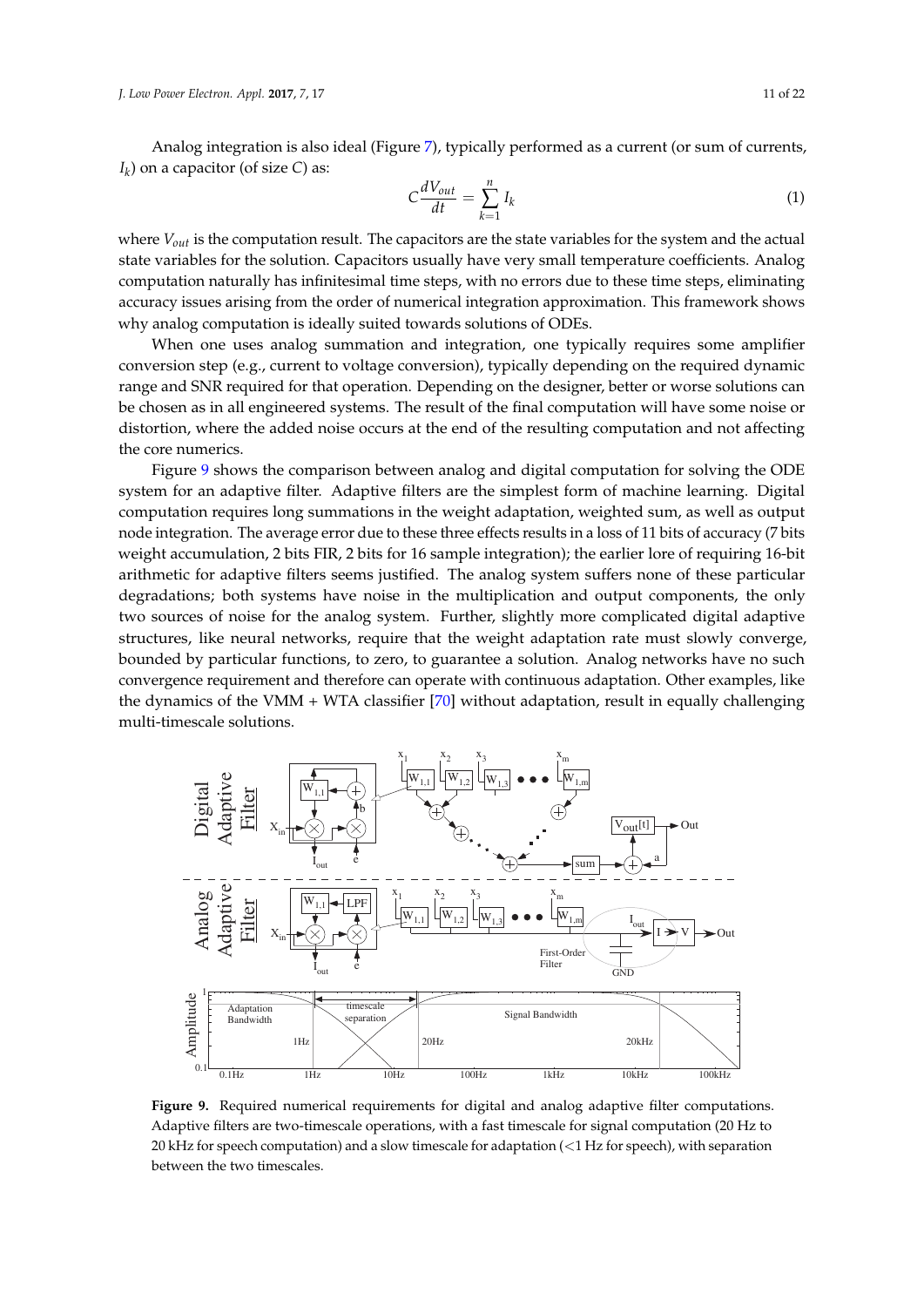#### *4.3. Analog Numerics for PDE Solutions*

Numerical solutions of PDEs face both the overall complexity of the problem (large number of grid points), as well as the numerical concerns due to error propagation due to derivative approximations, phase error accumulation and numerical noise. Although some analog PDE solutions were utilized in the 1960s and 1970s, one typically relates PDE computation with high performance digital arithmetic. For digital computation, one does everything to transform the problem to a solution of the matrix Equations [\[16\]](#page-18-7) or a reduced solution of fundamental basis functions [\[71\]](#page-20-12) wherever possible.

Energy efficiency, increased throughput and smaller computational area provide motivation for considering analog techniques compared to standard digital approaches. Spatially-discretized, continuous-time analog PDE solutions provide between  $\times 10,000$  (conservative case) and  $\times 1,000,000$ (average case) in energy efficiency, while achieving a  $\times 100$  improvement in computational area in the same process. Example PDE solutions, built in FPAA infrastructure, confirm these expectations [\[33](#page-19-1)[,72–](#page-20-13)[74\]](#page-20-14). Different forms of PDEs have been compiled and measured, including elliptical PDEs (path planning [\[74\]](#page-20-14)), diffusive PDEs (dendrites [\[75\]](#page-20-15)), as well as hyperbolic and hyperbolic with diffusion components (delay lines, dendritic word spotting, path planning [\[33,](#page-19-1)[72,](#page-20-13)[73\]](#page-20-16)). Figure [10](#page-11-0) shows an analog computing example (on an FPAA) of a second order wave propagating (hyperbolic), one-dimensional space and time, PDE. These PDEs have a constant velocity, analytically solved through the method of characteristics [\[76\]](#page-20-17). Figure [10a](#page-11-0) shows the basic transformation between an inductor-capacitor line and an OTA-capacitor line, and Figure [10b](#page-11-0) shows measured data from a 10-tap SoC FPAA compiled ladder filter acting as a delay line. Further design details are given in the referenced papers.

Classical digital PDE error accumulation (e.g., phase accumulation), primarily due to sampling over time [\[16\]](#page-18-7), is completely eliminated by this analog technique. These issues are further seen for the stiff equivalent of PDEs, particularly near bifurcation points [\[77\]](#page-20-18). Continuous-time computation eliminates constraining sample sizes in space and time [\[16\]](#page-18-7). One solves the physical system, so any nonlinearities are effectively part of the problem (and the solution, like the analytic solution), as opposed to error accumulating in the form seen in digital time-varying solutions. Analog systems (properly designed) allow systems to run to arbitrary time lengths. Programmable devices allow for programmable nonlinear grids. Further, one can recast problems, such as using spectral methods Alternative solution methods could utilize sets of spatial basis functions, still solved in continuous time. The resulting impact would enable a range of applications requiring PDE computations.

<span id="page-11-0"></span>![](_page_11_Figure_5.jpeg)

**Figure 10.** Example of analog computing. (**a**) Implementation of a one-dimensional ladder filter for computing inductor (L) and capacitor (C) lines. These components can be implemented in CABs or as part of routing. (**b**) Measured data for a sine-wave input (5 kHz) to a 10-tap ladder filter implemented on the SoC FPAA (350 nm IC).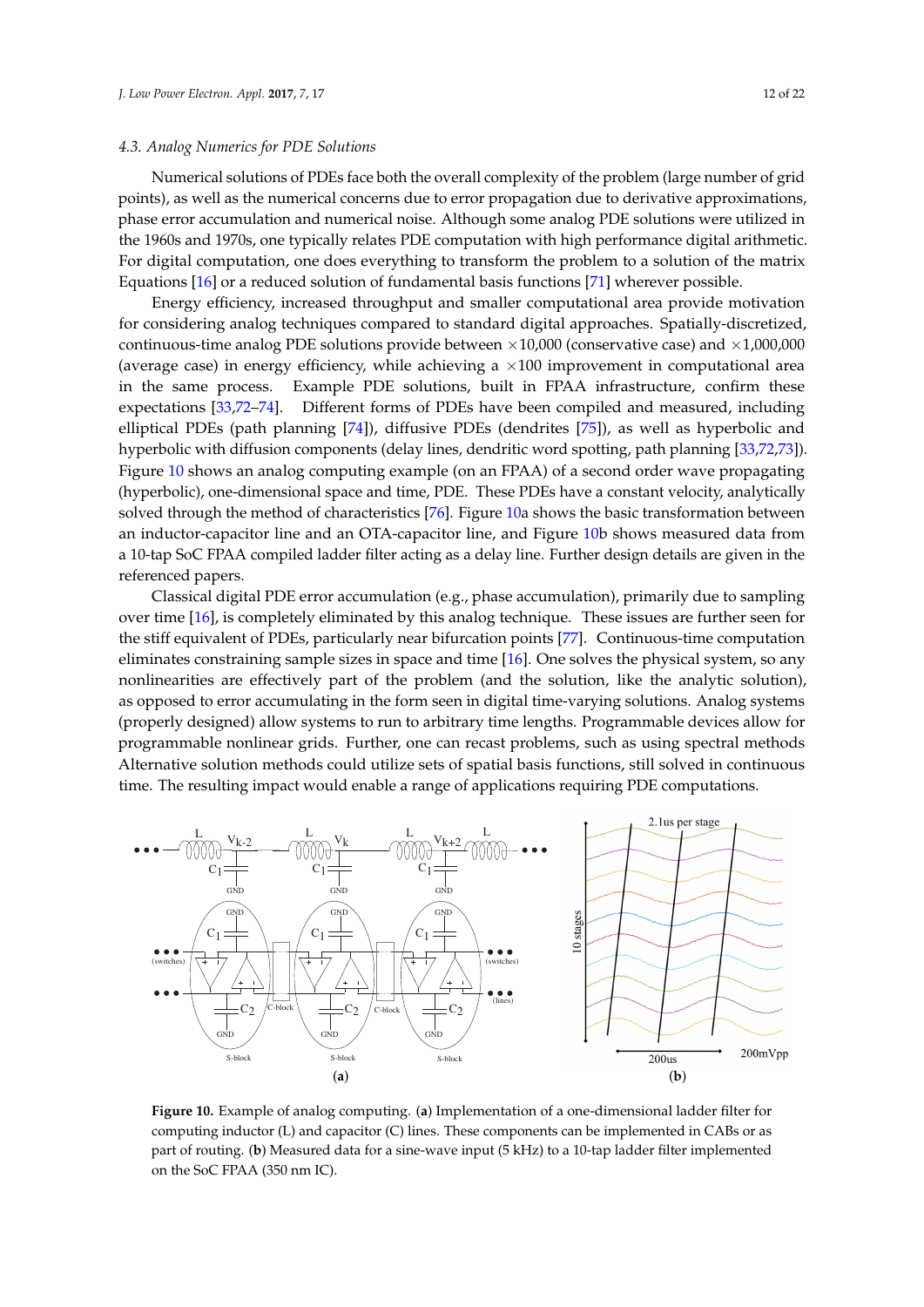# **5. Analog Strength: Computational Effort (Energy) as a Metric for Digital and Analog Numerical Computation**

The energetic resources required for either analog or digital need to serve as another metric for computation. This discussion interchanges energy and power consumption as required computation resources because embedded processing systems will continuously repeat the resulting operation at a required frequency. For digital systems, dynamic power is related to the required computation, and for analog systems, the computational power is related to the bias current programmed to its minimum functional level. Section [2](#page-1-1) introduced the history of digital and analog computation, with an initial discussion of low-power computation (Section [2.2\)](#page-2-1).

Figure [11](#page-12-0) illustrates the energy and area (e.g., size/number of processors) comparison between digital and analog computation. This perspective started from Meads's original work [\[11\]](#page-18-3). Roughly several thousand transistors are required for digital multiply (16 bit) (e.g., [\[78\]](#page-20-19)) versus one to two transistors for an analog multiply, resulting in considerably lower capacitances to be charged and, therefore, lower required energy. Analog approaches are tuned through only a few FG devices per processing element. The transistor count also results in a  $100 \times$  decrease in the required area. The small size of the processing elements enables many parallel structures, so one might get efficient processing by many slower computing units. Frequently, although not always, the analog devices are slightly larger to get better analog properties than minimum size digital devices.

<span id="page-12-0"></span>![](_page_12_Figure_4.jpeg)

**Figure 11.** Physical argument of analog versus digital computational efficiency, originating with Mead's original work [\[11\]](#page-18-3). A 16-bit digital and 12-bit analog multiplication + addition have similar accuracy after a small length VMM operation. A digital multiplication requires roughly 5000 or more transistors and greater than 1000 capacitors to charge per multiplication (e.g., [\[78\]](#page-20-19)). Because analog devices tend to be slightly larger than digital devices to get more ideal characteristics, the area improvements are typically factors of 100. The two approaches use similar power supplies, where the analog is enabled by programmable analog approaches.

Device to device mismatch limits the energy efficiency, as well as area efficiency and the performance of yield-constrained digital systems. The energy efficiency wall (introduced in Section [2\)](#page-1-1) for digital computation [\[9\]](#page-18-1), roughly around 10 MMAC $\left(\frac{s}{s}\right)$  mW, is primarily constrained by device-to-device mismatch. Timing accuracy between digital logic gates is essential for reliable digital computation. Mismatch between MOSFETs causes considerable stress on any energy-efficient digital designer.

Figure [12a](#page-13-0) shows two identical inverters with *VT*<sup>0</sup> mismatch. Some recent efforts consider power supply (*Vdd*) shifts for static operation considering *VT*<sup>0</sup> mismatch [\[79](#page-20-20)[,80\]](#page-20-21), but timing is rarely considered. FG tuned digital circuits, eliminating *VT*<sup>0</sup> mismatch (e.g., [\[81\]](#page-20-22)), could be widespread, but to date, nothing beyond simple gates has been done other than the FG CLBs in the SoC FPAA structure.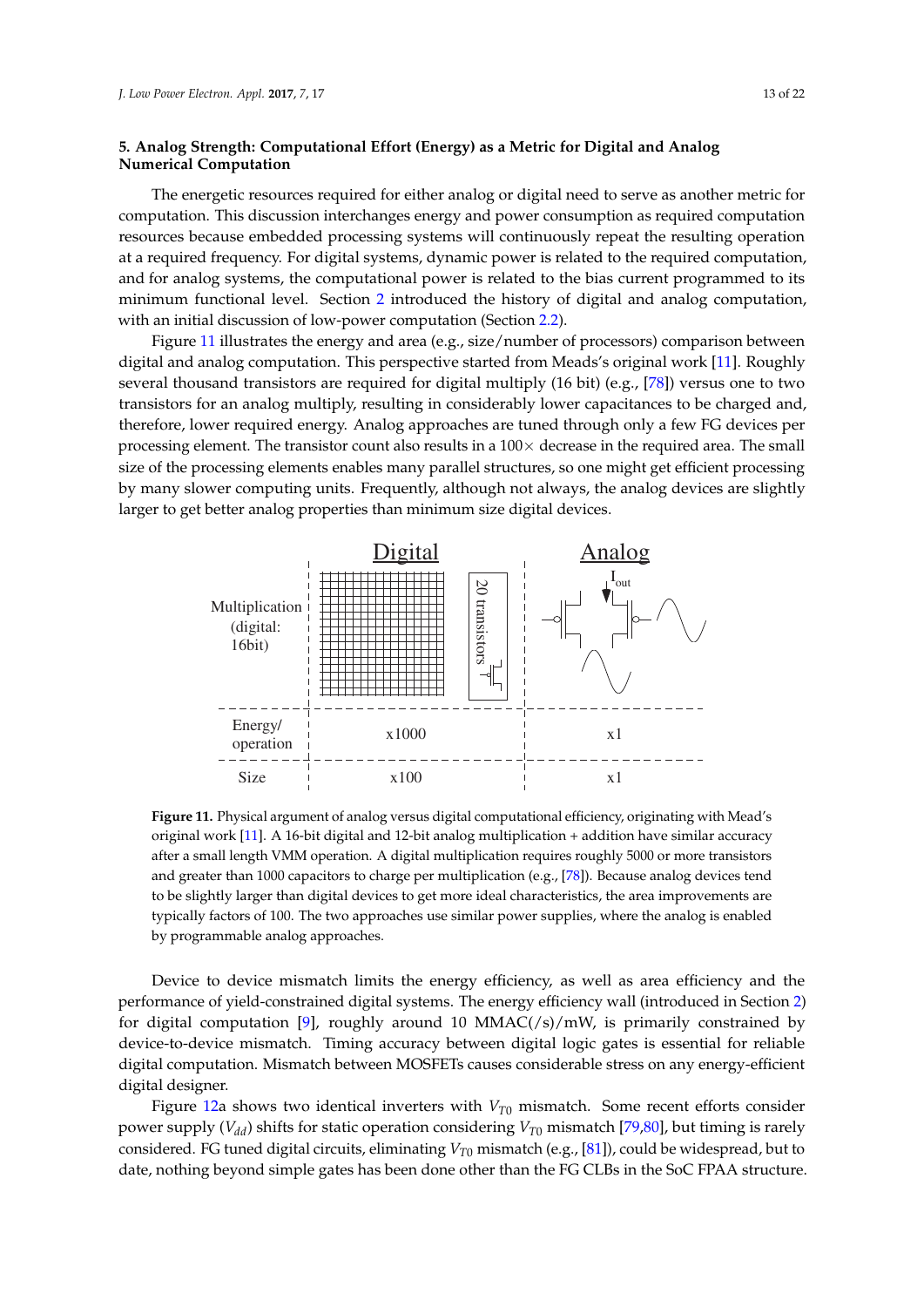*J. Low Power Electron. Appl.* **2017**, *7*, 17 14 of 22

Figure [12b](#page-13-0) shows the timing delays from a single inverter for a typical  $V_{T0}$  mismatch (25.55 mV). The calculation modeled the two (saturated) nFET currents in Figure [12a](#page-13-0), *I*<sup>1</sup> and *I*2, from the analytic EKV MOSFET model [\[82\]](#page-21-0):

$$
I_s = I_{th} ln^2 \left( 1 + e^{\kappa (V_{dd} - V_{T0})/2U_T} \right) \rightarrow \frac{I_2}{I_1} = e^{\kappa \Delta V_{T0}/U_T} \text{ (subthreshold)}.
$$
 (2)

where *Ith* is the current at threshold, *κ* is the gate voltage coupling into the MOSFET surface potential (assumed matched in this example) and  $U_T$  is the thermal voltage. Subthreshold current biases would give the worst case mismatch (factor of two) in this example. Using classic transistor matching relations [\[83\]](#page-21-1), with a transistor load capacitance (*CLoad*), the energy and power (*P*) consumption are:

$$
\sigma^2 \propto \frac{1}{WL}, \text{ and } P \propto C_{Load} \propto WL \propto \frac{1}{\sigma^2}, \tag{3}
$$

showing that energy is directly related to transistor mismatch. The timing variance of a cascade of *n* inverters scales from its single inverter delay as <sup>√</sup> *nσ*. The relationship would be similar for other logic gates. For a cascade of six inverters, operating at the threshold as in Figure [12b](#page-13-0), the timing variance is nearly four-times the inverter delay, making a synchronous design nearly impossible to reliably complete timing.

<span id="page-13-0"></span>![](_page_13_Figure_6.jpeg)

**Figure 12.** Effect of mismatch for digital circuits; mismatch limits the performance of yield-constrained digital circuits. (**a**) Two identically-drawn CMOS inverters, transitioning between a one (*Vdd*) and a zero (GND) that differ by  $V_{T0}$  mismatch between the devices. The nFET devices act mostly like current sources to decrease the voltage; the capacitive loads are matched. The measurement would have two different fall times due to the mismatch, although the designer was hoping for identical responses. (**b**) Calculated inverter timing mismatch as a function of bias current. Given that two nFETs are required for this comparison, mismatch in  $V_{T0}$  of 25.55 mV is routine for small devices even for 350-nm CMOS processes.

Just decreasing transistor linewidth, without improving transistor mismatch results in no improvement in energy or power efficiency. For digital systems, this mismatch has not improved with transistor scaling since the 180-nm CMOS node [\[9\]](#page-18-1). Further, typical digital cells tend to keep the product of *W* and *L* relatively constant with scaling, getting better performance with decreasing *L* (increasing *W*/*L*), but not improving the resulting energy efficiency. Although sub-threshold operation enables lower dynamic and static currents, without calibrating *VT*<sup>0</sup> mismatch, this region of operation likely results in worse overall performance. Further, digital systems utilizing large separate memory blocks further consume significant amount of power and energy, sometimes more than the computation being performed [\[43\]](#page-19-11), making it difficult to notice that the energy required for computation may not have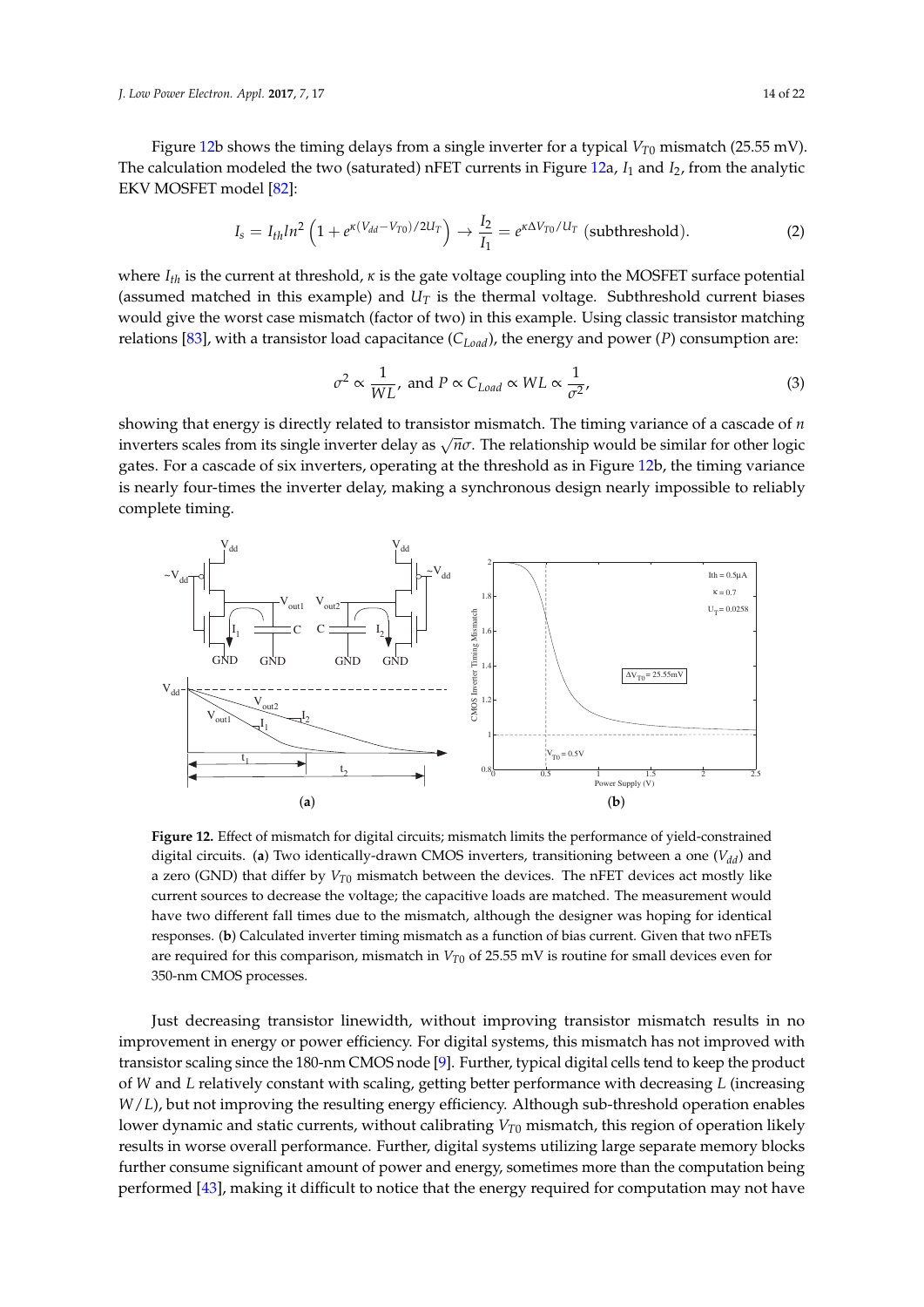improved. Digital systems could use co-located computing and memory, although these techniques are rarely done in practice.

Lets consider a simple example comparing energy efficiency between digital and analog computation. We will assume digital computation for 32 bit (say single precision) arithmetic numbers close to the energy efficiency wall at four  $MMAC(\frac{s}{m}$ . Consider the digital computation of a second order system,

$$
\tau^2 \frac{d^2 y}{dt^2} + \frac{\tau}{Q} \frac{d^2 y}{dt^2} + y = \frac{dx(t)}{dt}
$$
\n(4)

with acoustic input signals (<10-kHz frequency). To keep this problem manageable, assume moderate values of *Q* (0.5 to four) and  $τ = 1$  ms. With samples every 50 μs, three-digit (10 bit or 60 dB) output accuracy typically will require 20 Runga-Kutta 4*th* Order method (RK4) steps per iteration. The number of MAC operations per step will require roughly 10 MACs to evaluate an RK4 iteration, requiring four  $MMAC( $/s$ ), or 1 mW of power. The power required to supply the data for these computations is$ roughly two- to four-times larger than the computation itself. Measurements for analog computing systems of this computation result, for compiled systems, require less than  $1\mu$ W of power for the same computation at the same output Signal-to-Noise Ratio (SNR) [\[1\]](#page-17-0). A digital filter approximation will require similar computation at the similar relative accuracy. The problem is a linear problem, minimizing the computational complexity; if a nonlinear ODE needs to be computed, any nonlinearities (e.g., sinh, tanh) will require significantly more MACs for the Taylor series approximations. The numerical noise for this calculation will eventually limit the numerical computation simulation time.

# **6. Simulation Tool Impact of Analog and Digital Numerics**

Developing large-scale analog or digital computing systems, particularly energy-efficient computing systems, in a reasonable time frame requires some tools, as well as compilers. Digital tools, like MATLAB or compiled code libraries (e.g., Java), already abstract the numerical issues from the user, to the point engineers are unaware of the underlying numerics.

Some of the first analog/mixed-signal computing systems are emerging (e.g., [\[39\]](#page-19-7)), including utilizing high-level graphical interfaces. Whether analog or digital computation, many aspects fit a similar framework in terms of component lists, net lists, compilation, place and route algorithms and the resulting targeting functions. While these aspects have room for improvement, their structure is similar between these two approaches.

The issue of simulation, using one system (digital) to emulate another system (physical) proves to be the largest computational challenge. Given that all synchronous digital computation can be related to a Turing machine, using a digital system to emulate another digital system seems reasonable, with the only issue a question of relative computational complexity between the real and emulation system. A digital system emulating an analog system requires digital simulation of at least ODEs, which we established is a challenging problem for digital systems. The potential higher computing level of analog systems (real values) compared with digital systems (countable values) further illustrates the numerical difficulty [\[13\]](#page-18-5).

Issues with digital simulation of physical computing implies that the designer must resign themselves to simulating analog systems of moderate complexity, The functions modeling the circuits must have well-controlled derivatives and be analytic (continuous through all derivatives) to be well behaved for most numerical solutions. Physical computing systems tend to be advantageous for stiff numerical problems, and therefore, simulating these systems presents technical difficulties for numerical simulation. Noise modeling for analog computation is an essential aspect of system level simulation required for modeling measured responses. Analog system design tools already are starting to have this modeling [\[38\]](#page-19-6). This noise increases the derivatives of the function evaluation, further complicating the digital noise in the resulting system. Smaller digital simulations will enable initial performance right before actually compiling and computing using the physical medium, as well as helping to design/automate the resulting process providing the pathway to build higher level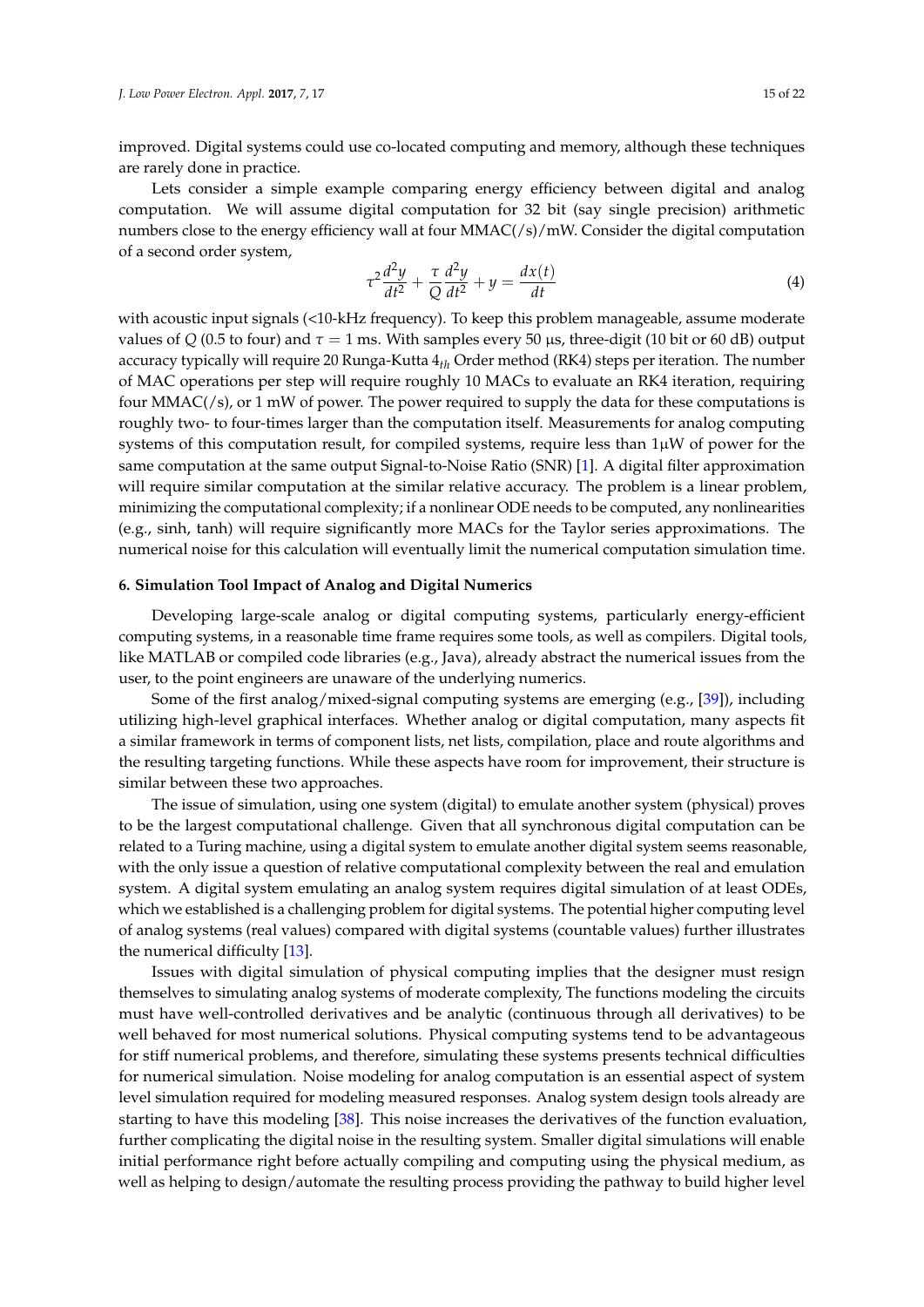tools and metrics. Simulation of physical computing might require using other configurable physical computing systems [\[1](#page-17-0)[,49\]](#page-19-17).

# **7. Comparing Analog and Digital Numerical Analysis Complexity**

Figure [13](#page-15-0) discusses the implication of the strengths and weaknesses of analog and digital computation. The different strengths in precision and numerics imply that digital systems lean towards algebraic matrix solutions and that analog systems lean towards ODE solutions. These results might translate to how one would plan a numerical analysis class. A traditional digital numerical analysis class would start from LU decomposition, moving to optimization and integration, and ending at ODE/PDE solutions.

<span id="page-15-0"></span>![](_page_15_Figure_4.jpeg)

**Figure 13.** Analog computation utilizes strong numerics to empower its lower starting precision; digital computation utilizes high starting precision to empower its higher (relative) numerical noise. Fundamental operation for digital systems are solutions of linear equations, where the fundamental operations for analog systems are solutions of differential equations. The resulting complexity for digital and analog approaches takes complimentary paths.

Table [1](#page-16-0) summarizes the properties of analog and digital computation systems. The algorithm tradeoff between analog and digital computation directly leads to the tradeoff between high-precision with poor numerics of digital computation verses the good numerics with lower precision of analog computation. Digital systems have relatively inexpensive high resolution (16, 32 or 64 bit), but with noisy numerics. Analog systems have higher cost for starting resolution (eight to 12 bits are typically reasonable), but with far less noisy numerical calculations. Because we are often dealing with embedded systems, energy/average power must be one metric (computation complexity at given resolution/power) for any consideration.

Digital computation focuses on problems with limited number of iterations that can embody high precision (e.g., 64-bit double precision), like LU decomposition (and matrix inversion). The LINPACK metric [\[64\]](#page-20-6) makes complete sense to evaluate computing engines when the fundamental computing operations are LU decomposition. Classical digital numerical analysis courses begin with LU decomposition and move to significantly harder computations in optimization, ODE solutions and PDE solutions.

Analog computation solves difficult numerical applications that are tolerant of lower starting precision for computation, such as ODEs and PDEs. Simple operations like VMM are fairly similar in the tradeoffs between analog and digital approaches, particularly when using real-world sensor data starting off with lower precision (e.g., acoustic microphones at 60 dB, CMOS imaging at 50 to 60 dB, etc.). Many ODE and PDE systems have correlates in other physical systems found in nature that are the focus of high performance computing. The resulting time/area efficiencies for analog computation model a physical system by directly being the system to solve. This high-speed computation enables low-latency signal processing and control loops.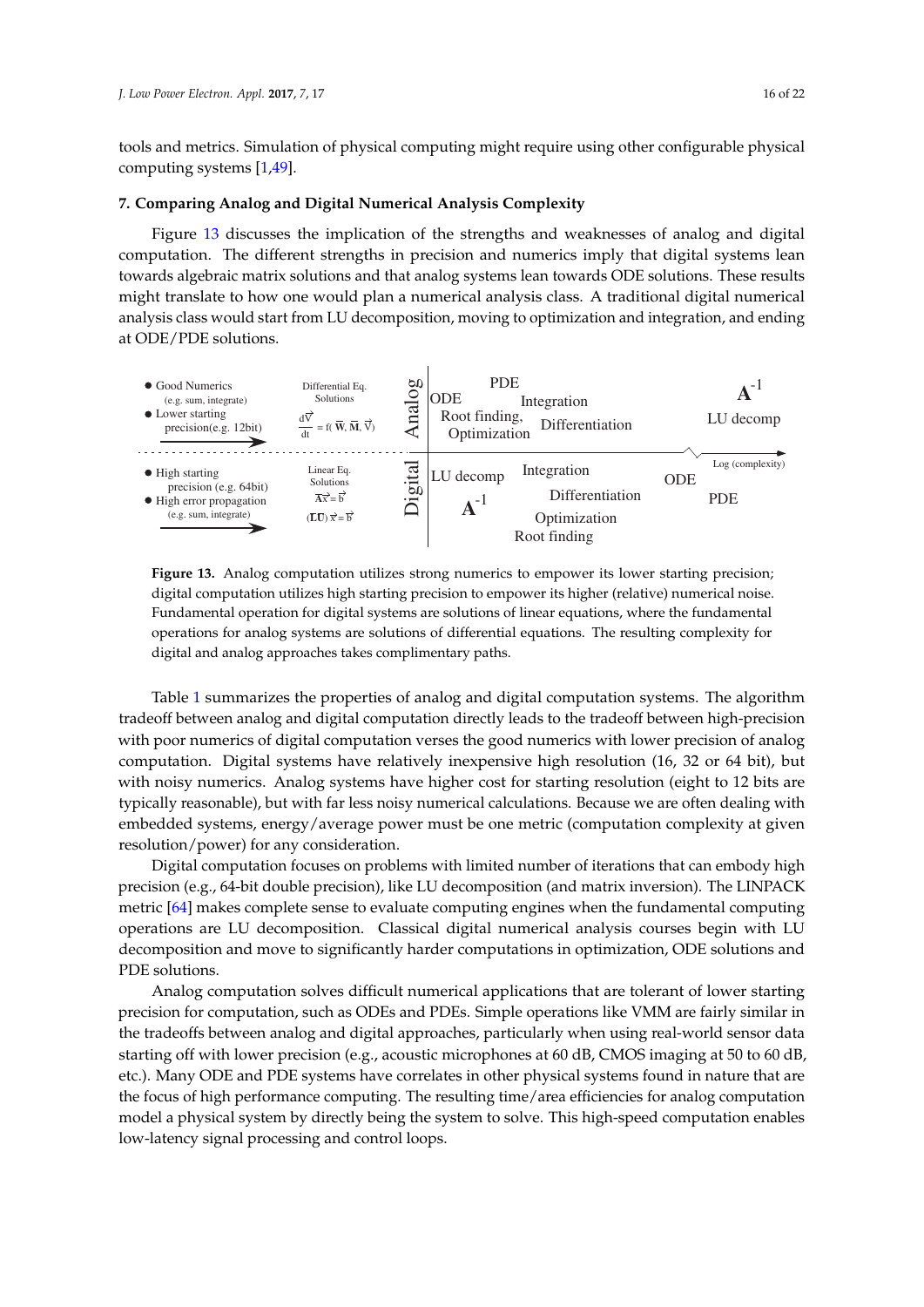| wuuupucauon.                        |                                                                                                |                                                                    |
|-------------------------------------|------------------------------------------------------------------------------------------------|--------------------------------------------------------------------|
|                                     | <b>Digital</b>                                                                                 | Analog                                                             |
| Precision<br><b>Summation Noise</b> | High starting precision, low cost adding more<br>High numerical noise accumulation (summation) | lower starting precision (e.g., 10, 12, 14 bit)<br>ideal summation |

10 MMAC  $(\frac{/s}{mW})$  (32 bit) 10 MMAC  $(\frac{/s}{\mu W})$  ( $\times$  1000, 12 bit)

<span id="page-16-0"></span>**Table 1.** Summary of digital and analog computational approaches. VMM, Vector-Matrix Multiplication.

Latency computational latency (need for pipelining) minimal latency<br>
Computational Efficiency (VMM) 10 MMAC (/s)/mW (32 bit) 10 MMAC (/s)/ $\mu$ 

An analog numerical analysis class would start from ODE solutions, moving towards PDE, optimization and integration, and ending at algebraic matrix solutions. Ideal analog integration requires infinite gain, which is difficult to achieve due to the non-ideal effects of transistor current sources. Typically, good circuit techniques can minimize this low-frequency integration error. One would want to avoid analog LU decomposition where possible, while one wants to avoid solving a large number of ODEs and/or a couple of PDEs by digital methods. These two approaches show complimentary strengths and weaknesses, potentially opening opportunities when both systems are available.

Intellectual Tradition Long numerical tradition a few artistic experts, sometimes agree

#### **8. Summary and Discussion**

Analog design has come a long way from just saying lets do some magically inspired design with op-amps and a few resistors. Approaches towards analog programmability and configurability enable realistic conversations in this area. Digital computation relies on its strength in achieving relatively inexpensive high-precision, while analog computation relies on its strength in its well-behaved computational error propagation. Digital computation moves towards applications of (linear) algebraic solutions, while analog computation moves towards applications of ODE solutions. Table [2](#page-17-2) summarizes these core frameworks and comparisons between analog and digital computation, as well as the open questions in these areas. The complimentary analog and digital computational techniques enable wider computational capabilities. This discussion is the first necessary step among many to follow towards a numerical physical-computing framework.

The analog numerical analysis is not contained by the range of applications for analog computation. The presence of analog numerical analysis theory is not advocating for a dogmatic view of only analog or digital computation. We need a framework for both approaches. The field of digital numerical analysis is looking at digital computation and how errors propagate for particular computations. It does not technically advocate for a particular computing system, but applicable where it is used. A large number of analog numerical analysis applications would be toward sensor processing and computation. The lower starting SNR (and effective bit size) of many sensors (eight to 12 bits) makes using analog computation highly advantageous.

The numerical analysis discussion asks what exactly made analog computing go from a dominant computing mechanism (1960s) to nearly irrelevant (1980s) twenty years later. The main reason was the lack of programmability. The ability to reuse the same digital system using abstracted frameworks (like Fortran) and the rapid growth of digital during the Moore's law era enabled those who used the digital system to be different from those who designed the system. When one asks those who used analog computing in the 1960s, they are not surprised at the capabilities of analog devices, nor at the difficulties of memory or getting others to use their systems (e.g., moving cables). Additionally, they also agree that they had very little computational theory to utilize when building applications. Current analog computation's ability to be reconfigured and programmed again changes these issues, potentially allowing for these analog computation techniques to be available in the engineer's toolbox.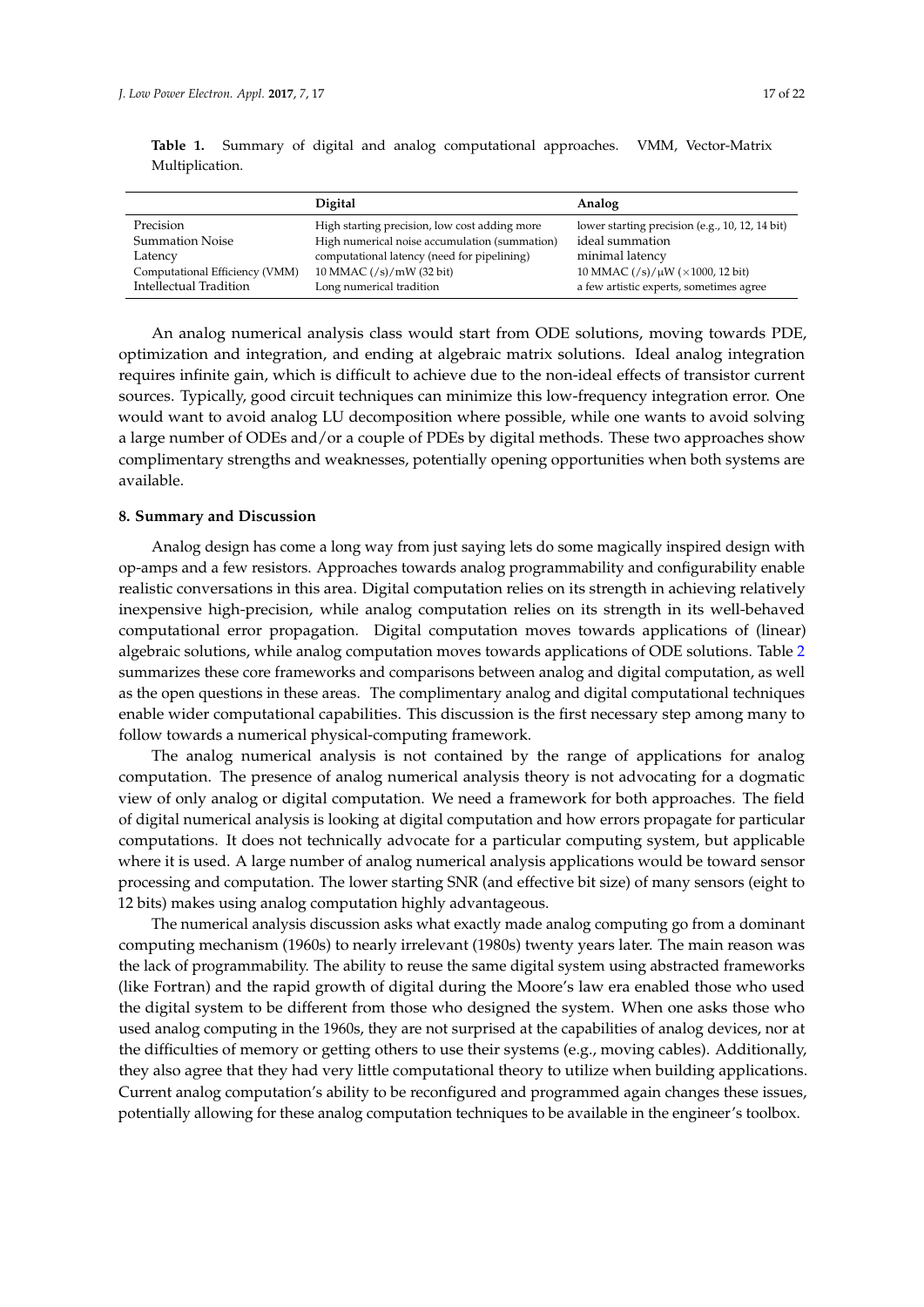|                                                             | Digital Strength | <b>Analog Strength</b> |
|-------------------------------------------------------------|------------------|------------------------|
| Lower Cost Numerical Precision                              |                  | FG helps               |
| Low Error Numerical Operations                              |                  |                        |
| Core Numerical Algorithm                                    | LU decomposition | ODE solutions          |
| Computational Energy Required<br>Designer Knowledge, Number |                  | Tools now              |
| of Designers, CAD tools                                     |                  | being developed        |

<span id="page-17-2"></span>**Table 2.** Summary of Framework and comparisons between analog and digital computation.

Mismatch of components was the second issue for analog computing, an issue solved by programmable analog concepts. Mismatch plagues any current analog approach that does not include reasonably fine-grained programming capability. Device mismatch shows in significant parameter errors, as well as is the main source of power supply fluctuations, temperature reference errors and linearity issues, resulting in effectively unmatched transistor devices relied upon for robust analog circuit design. Typically, eight-bit or more capability for adjusting component mismatch returns one sufficiently close to the typical textbook cases of matched transistor circuits. FG techniques directly adjust for the largest mismatch factor  $(V_{T0})$ , and programmability directly improves offset, as well as power supply rejection and linearity errors (e.g., [\[84\]](#page-21-2)). Previous studies (e.g., [\[68\]](#page-20-23)) show that small mismatches between components typically have a small resulting system effect.

When programmability and elimination of mismatch are available capabilities, analog computing has manageable design constraints involving temperature effects, power supply variation, noise and linearity. The effects are typically of a similar size as, if not less than, noise constraints. For example, linearity effectively limits the maximum analog values, similar to digital limiting by register overflow; tradeoffs are made in analog or digital between computational noise and the resulting risk of overloading a particular value. Analog summation is not limited by linearity, but potentially computations preceding these computations and following after these computations. Using FG techniques, one can proportionally tradeoff linearity with energy consumed with no additional noise because of additional circuitry; therefore, one can use exactly the linearity needed for the problem and not spend any more energy than is necessary. With programmability, distortion is created by odd-symmetric nonlinearities. In the end, analog computation, with its lower starting resolution, but robust numerical capabilities, could find opportunities in many potential applications.

**Acknowledgments:** First, the author would like to thank my many students at Georgia Tech for numerous helpful conversations that helped this paper take shape. In particular, I appreciate the discussions with my recent students, Sahil Shah, Sihwan Kim and Aishwarya Natarajan, who have been involved in many of these discussions that formulated this paper. Second, I wish to thank Alan Feldstein, now Professor Emeritus, of Mathematics at Arizona State University, who taught me in many courses in numerical analysis and computer arithmetic. Without his inspirational teaching, I would never have had the appreciation for numerical analysis or computer arithmetic sufficient enough to embark in this effort.

**Conflicts of Interest:** The author declares no conflict of interest.

#### **References**

- <span id="page-17-0"></span>1. George, S.; Kim, S.; Shah, S.; Hasler, J.; Collins, M.; Adil, F.; Wunderlich, R.; Nease, S.; Ramakrishnan, S. A Programmable and Configurable Mixed-Mode FPAA SoC. *IEEE Trans. Very Large Scale Integr. Syst.* **2016**, *24*, 2253–2261.
- <span id="page-17-1"></span>2. Wolf, W. Hardware-software co-design of embedded systems. *Proc. IEEE* **1994**, *82*, 967–989.
- 3. Jerraya, A.A.; Wolf, W. Hardware/Software Interface Codesign for Embedded Systems. *IEEE Comput.* **2005**, *38*, 63–69.
- 4. Teich, J. Hardware/Software Codesign: The Past, the Present, and Predicting the Future. *Proc. IEEE* **2012**, *100*, 1411–1430.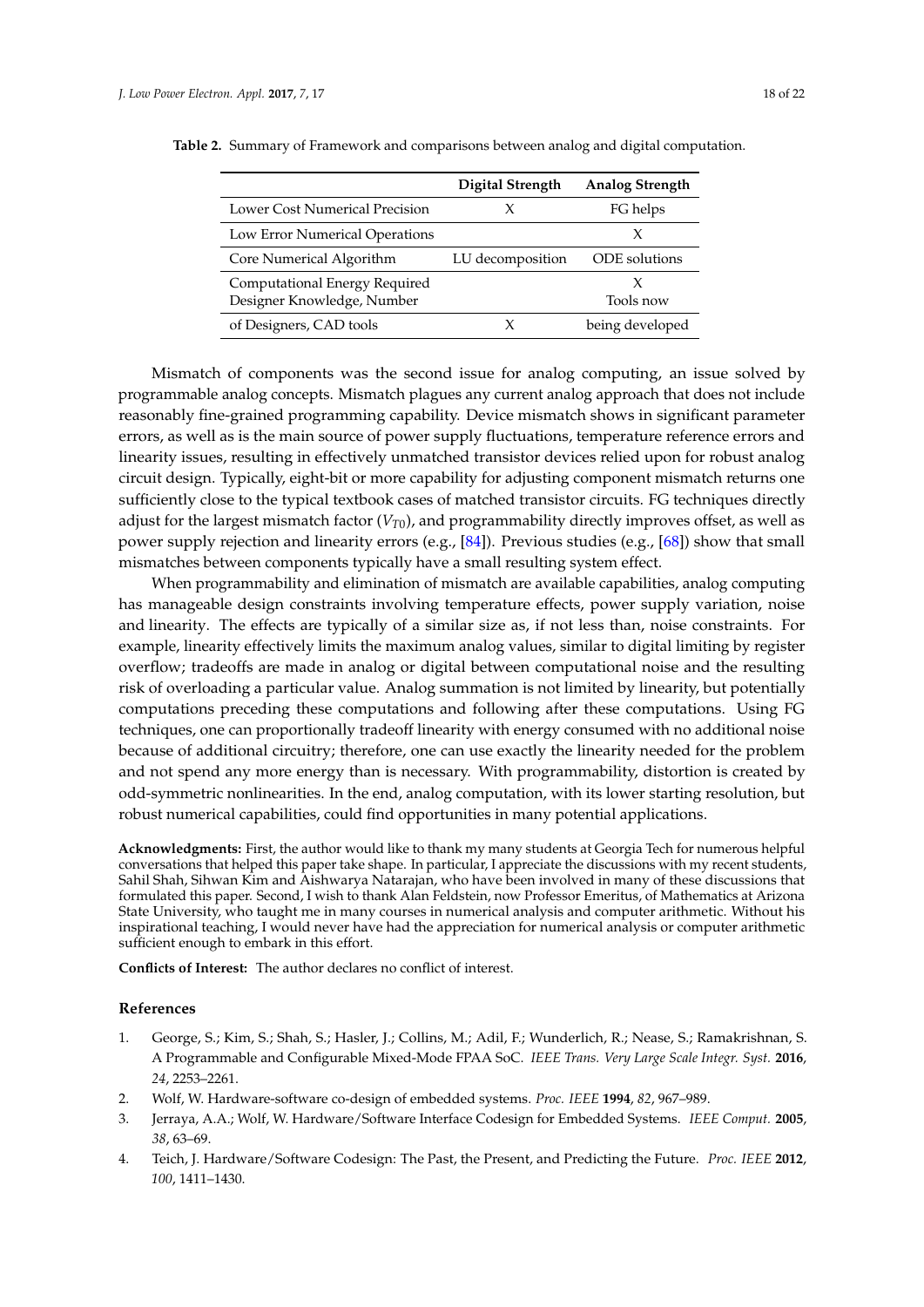- 5. Sampson, A.; Bornholt, J.; Ceze, L. Hardware—Software Co-Design: Not Just a Cliché. In *Advances in Programming Languages (SNAPL—15)*; Leibniz-Zentrum für Informatik: Wadern, Germany, 2015; pp. 262–273.
- 6. Rossi, D.; Mucci, C.; Pizzotti, M.; Perugini, L.; Canegallo, R.; Guerrieri, R. Multicore Signal Processing Platform with Heterogeneous Configurable hardware accelerators. *IEEE Trans. Very Large Scale Integr. Syst.* **2014**, *22*, 1990–2003.
- 7. Zhao, Q.; Amagasaki, M.; Iida, M.; Kuga, M.; Sueyoshi, T. An Automatic FPGA Design and Implementation Framework. In Proceedings of the 23rd International Conference on Field Programmable Logic and Applications (FPL), Porto, Portugal, 2–4 September 2013; pp. 1–4.
- <span id="page-18-0"></span>8. Weinhardt, M.; Krieger, A.; Kinder, T. A Framework for PC Applications with Portable and Scalable FPGA Accelerators. In Proceedings of the International Conference on Reconfigurable Computing and FPGAs (ReConFig), Cancun, Mexico, 9–11 December 2013; pp. 1–6.
- <span id="page-18-1"></span>9. Marr, B.; Degnan, B.; Hasler, P.; Anderson, D. Scaling Energy Per Operation via an Asynchronous Pipeline. *IEEE Trans. Very Large Scale Integr. Syst.* **2013**, *21*, 147–151.
- <span id="page-18-2"></span>10. Degnan, B.; Marr, B.; Hasler, J. Assessing trends in performance per Watt for signal processing applications. *IEEE Trans. Very Large Scale Integr. Syst.* **2016**, *24*, 58–66.
- <span id="page-18-3"></span>11. Mead, C. Neuromorphic electronic systems. *Proc. IEEE* **1990**, *78*, 1629–1636.
- <span id="page-18-4"></span>12. Frantz, G.; Wiggins, R. Design case history: Speak and spell learns to talk. *IEEE Spectr*. **1982**, *19*, 45–49.
- <span id="page-18-5"></span>13. Hasler, J. Opportunities in Physical Computing driven by Analog Realization. In Proceedings of the IEEE International Conference on IEEE ICRC, San Deigo, CA, USA, 17–19 October 2016; pp. 1–8.
- <span id="page-18-6"></span>14. Conte, S.D.; de Boor, C. *Elementary Numerical Analysis: An Algorithmic Approach*; McGraw Hill: New York, NY, USA, 1980.
- <span id="page-18-22"></span>15. Butcher, J.C. *Numerical Analysis of Ordinary Differential Equations: Runga Kutta and General Linear Methods*; Wiley: Hoboken, NJ, USA, 1987.
- <span id="page-18-7"></span>16. Mitchell, A.R.; Griffiths, D.F. *The Finite Difference Method in Partial Differential Equations*; Wiley: Hoboken, NJ, USA, 1980.
- <span id="page-18-8"></span>17. Turing, R. On Computable Numbers. *Proc. Lond. Math. Soc.* **1937**, *2*, 230–265.
- <span id="page-18-9"></span>18. Mead, C.; Conway, L. *VLSI Design*; Addison Wesley: Boston, MA, USA, 1980.
- <span id="page-18-10"></span>19. MacKay, D.M.; Fisher, M.E. *Analogue Computing at Ultra-High Speed: An Experimental and Theoretical Study*; John Wiley and Sons: New York, NY, USA, 1962.
- <span id="page-18-11"></span>20. Karplus, W.J. *Analog Simulation: Solution of Field Problems*; McGraw Hill: New York, NY, USA, 1958.
- <span id="page-18-12"></span>21. MacLennan, B.J. *A Review of Analog Computing*; Technical Report for University of Tennessee: Knoxville, TN, USA, 2007.
- <span id="page-18-13"></span>22. Hopfield, J.J. Neural networks and physical systems with emergent collective computational abilities. *Proc. Natl. Acad. Sci. USA* **1982**, *79*, 2554–2558.
- 23. Hopfield, J.J. Neurons with graded responses have collective computational properties like those of two-state neurons. *Proc. Natl. Acad. Sci. USA* **1984**, *81*, 3088–3092.
- <span id="page-18-14"></span>24. Mead, C. *Analog VLSI and Neural Systems*; Addison Wesley: Boston, MA, USA, 1989.
- <span id="page-18-15"></span>25. Hasler, P.; Diorio, C.; Minch, B.A.; Mead, C.A. Single transistor learning synapses. In *Advances in Neural Information Processing Systems 7*; Tesauro, G., Touretzky, D.S., Todd, K.L., Eds.; MIT Press: Cambridge, MA, USA, 1994; pp. 817–824.
- <span id="page-18-16"></span>26. Kim, S.; Hasler, J.; George, S. Integrated Floating-Gate Programming Environment for System-Level ICs. *IEEE Trans. Very Large Scale Integr. Syst.* **2016**, *24*, 2244–2252.
- <span id="page-18-17"></span>27. Srinivasan, V.; Serrano, G.J.; Gray, J.; Hasler, P. A precision CMOS amplifier using floating-gate transistors for offset cancellation. *IEEE J. Solid-State Circuits* **2007**, *42*, 280–291.
- <span id="page-18-18"></span>28. Srinivasan, V.; Serrano, G.; Twigg, C.M.; Hasler, P. A floating-gate- based programmable CMOS reference. *IEEE Trans. Circuits Syst. I Regul. Pap.* **2008**, *55*, 3448–3456.
- <span id="page-18-19"></span>29. Hasler, P. Continuous-time feedback in floating-gate MOS circuits. *IEEE Trans. Circuits Syst. Analog Digit. Signal Process.* **2001**, *48*, 56–64.
- <span id="page-18-20"></span>30. Hasler, P.; Minch, B.; Diorio, C. An autozeroing floating-gate amplifier. *IEEE Trans. Circuits Syst. Analog Digit. Signal Process.* **2001**, *48*, 74–82.
- <span id="page-18-21"></span>31. Brink, S.; Hasler, J.; Wunderlich, R. Adaptive floating-gate circuit enabled large-scale FPAA. *IEEE Trans. Very Large Scale Integr. Syst.* **2014**, *22*, 2307–2315.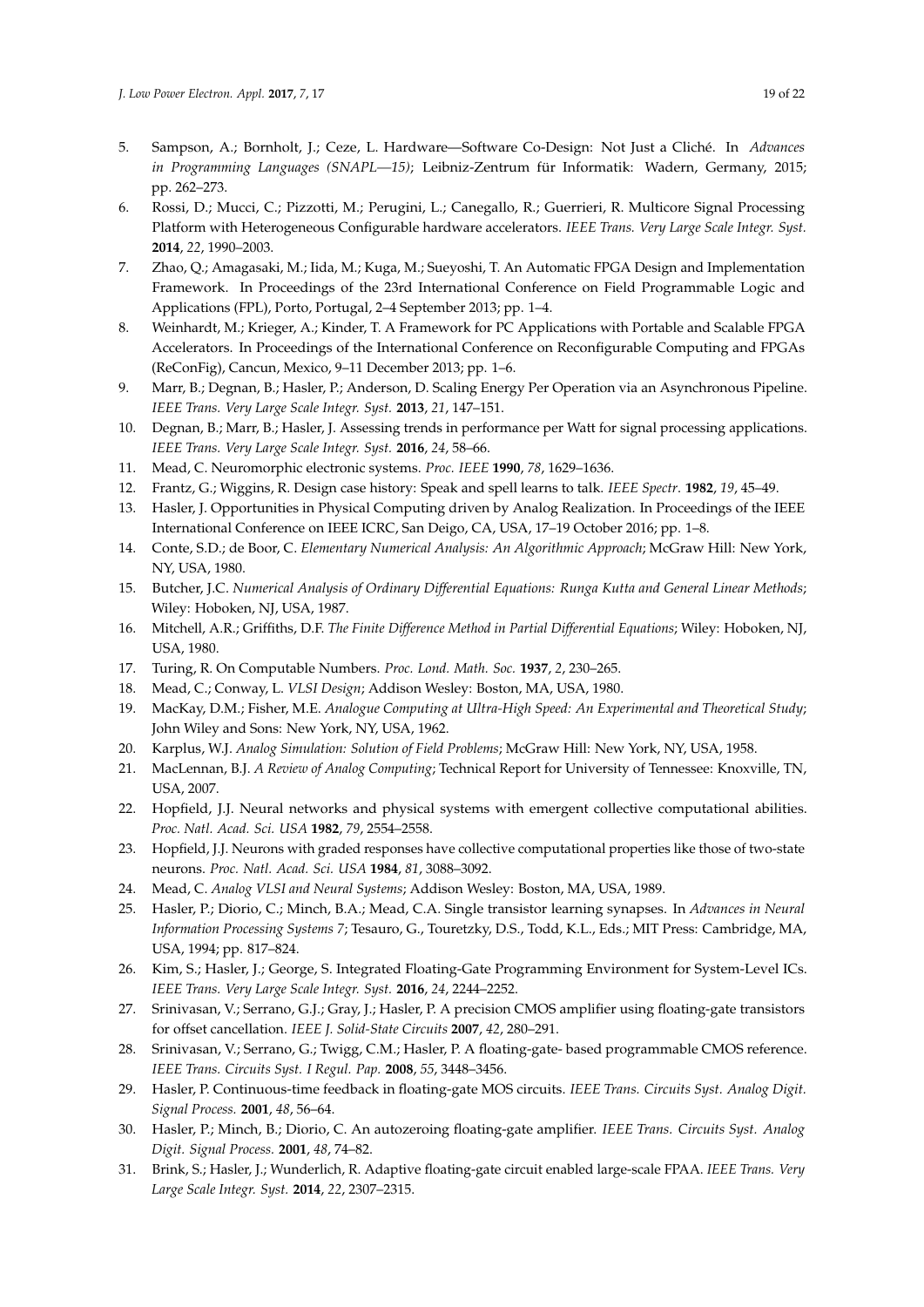- <span id="page-19-0"></span>32. Laiho, M.; Hasler, J.; Zhou, J.; Du, C.; Lu, W.; Lehtonen, E.; Poikonen, J. FPAA/memristor hybrid computing infrastructure. *IEEE Trans. Circuits Syst. I Regul. Pap.* **2015**, *62*, 906–915.
- <span id="page-19-1"></span>33. Hasler, J.; Shah, S. Reconfigurable Analog PDE Computation for Baseband and RF Computation. In Proceedings of the GOMAC, Reno, NV, USA, 20–23 March 2017.
- <span id="page-19-2"></span>34. Ozalevli, E.; Huang, W.; Hasler, P.E.; Anderson, D.V. A reconfigurable mixed-signal VLSI implementation of distributed arithmetic used for finite impulse response filtering. *IEEE Trans. Circuits Syst. I Regul. Pap.* **2008**, *55*, 510–521.
- <span id="page-19-3"></span>35. Gregorian, R.; Temes, G.C. *Analog MOS Integrated Circuits for Signal Processing*; Wiley: Hoboken, NJ, USA, 1983.
- <span id="page-19-4"></span>36. Ramakrishnan, S.; Wunderlich, R.; Hasler, J.; George, S. Neuron array with plastic synapses and programmable dendrites. *IEEE Trans. Biomed. Circuits Syst.* **2013**, *7*, 631–642.
- <span id="page-19-5"></span>37. Wunderlich, R.; Adil, F.; Hasler, P. Floating gate-based field programmable mixed-signal array. *IEEE Trans. Very Large Scale Integr. Syst.* **2013**, *21*, 1496–1505.
- <span id="page-19-6"></span>38. Schlottmann, C.; Hasler, J. High-level modeling of analog computational elements for signal processing applications. *IEEE Trans. Very Large Scale Integr. Syst.* **2014**, *22*, 1945–1953.
- <span id="page-19-7"></span>39. Collins, M.; Hasler, J.; George, S. An Open-Source Toolset Enabling Analog–Digital Software Codesign. *J. Low Power Electron. Appl.* **2016**, *6*, 3.
- <span id="page-19-8"></span>40. Hasler, J.; Kim, S.; Shah, S.; Adil, F.; Collins, M.; Koziol, S.; Nease, S. Transforming Mixed-Signal Circuits Class through SoC FPAA IC, PCB, and Toolset. In Proceedings of the IEEE European Workshop on Microelectronics Education, Southampton, UK, 11–13 May 2016.
- <span id="page-19-9"></span>41. Hasler, J.; Kim, S.; Adil, F. Scaling Floating-Gate Devices predicting behavior for Programmable and Configurable Circuits and Systems. *J. Low Power Electron. Appl.* **2016**, *6*, 13.
- <span id="page-19-10"></span>42. Hasler, J.; Shah, S. *Learning for VMM + WTA Embedded Classifiers*; GOMAC: Orlando, FL, USA, March 2016.
- <span id="page-19-11"></span>43. Hasler, J.; Marr, H.B. Finding a roadmap to achieve large neuromorphic hardware systems. *Front. Neurosci.* **2013**, *7*, doi:10.3389/fnins.2013.00118.
- <span id="page-19-12"></span>44. Hall, T.; Twigg, C.; Gray, J.; Hasler, P.; Anderson, D. Large-scale Field-Programmable Analog Arrays for analog signal processing. *IEEE Trans. Circuits Syst.* **2005**, *52*, 2298–2307.
- <span id="page-19-13"></span>45. Peng, S.Y.; Gurun, G.; Twigg, C.M.; Qureshi, M.S.; Basu, A.; Brink, S.; Hasler, P.E.; Degertekin, F.L. A large-scale Reconfigurable Smart Sensory Chip. In Proceedings of the IEEE International Symposium on Circuits and Systems, Taipei, Taiwan, 24–27 May 2009; pp. 2145–2148.
- <span id="page-19-14"></span>46. Twigg, C.M.; Gray, J.D.; Hasler, P. Programmable floating gate FPAA switches are not dead weight. In Proceedings of the IEEE International Symposium on Circuits and Systems, New Orleans, LA, USA, 27–30 May 2007; pp. 169–172.
- <span id="page-19-15"></span>47. Schlottmann, C.; Hasler, P. A highly dense, low power, programmable analog vector-matrix multiplier: The FPAA implementation. *IEEE J. Emerg. Sel. Top. Circuits Syst.* **2011**, *1*, 403–411.
- <span id="page-19-16"></span>48. Rumberg, B.; Graham, D.W. Reconfiguration Costs in Analog Sensor Interfaces for Wireless Sensing Applications. In Proceedings of the International Midwest Symposium on Circuits and Systems (MWSCAS), Columbus, OH, USA, 4–7 August 2013; pp. 321–324.
- <span id="page-19-17"></span>49. Guo, N.; Huang, Y.; Mai, T.; Patil, S.; Cao, C.; Seok, M.; Sethumadhavan, S.; Tsividis, Y. Energy-efficient hybrid analog/digital approximate computation in continuous time. *IEEE J. Solid-State Circuits* **2016**, *51*, 1514–1524.
- <span id="page-19-18"></span>50. Shyu, J.B.; Temes, G.C.; Krummenacher, F. Random error effects in matched MOS capacitors and current sources. *IEEE J. Solid-State Circuits* **1984**, *19*, 948–956.
- <span id="page-19-19"></span>51. Lyon, R.F.; Mead, C. An analog electronic cochlea. *IEEE Trans. Acoust. Speech Signal Process.* **1988**, *36*, 1119–1134.
- <span id="page-19-20"></span>52. Watts, L.; Kerns, D.A.; Lyon, R.F.; Mead, C.A. Improved implementation of the silicon cochlea. *IEEE J. Solid-State Circuits* **1992**, *27*, 692–700.
- <span id="page-19-21"></span>53. Van Schaik, A.; Fragniere, E.; Vittoz, E.A. Improved silicon cochlea using compatible lateral bipolar transistors. In *Neural Information Processing Systems*; Touretzky, D.S., Hasselmo, M.E., Eds.; MIT Press: Cambridge, MA, USA, 1996; pp. 671–677.
- <span id="page-19-22"></span>54. Hosticka, B.J. Performance comparison of analog and digital circuits. *Proc. IEEE* **1985**, *73*, 25–29.
- <span id="page-19-23"></span>55. Vittoz, E.A. Future of analog in the VLSI environment. In Proceedings of the International Symposium on Circuits and Systems, New Orleans, LA, USA, 1–3 May 1990; Volume 2, pp. 1347–1350.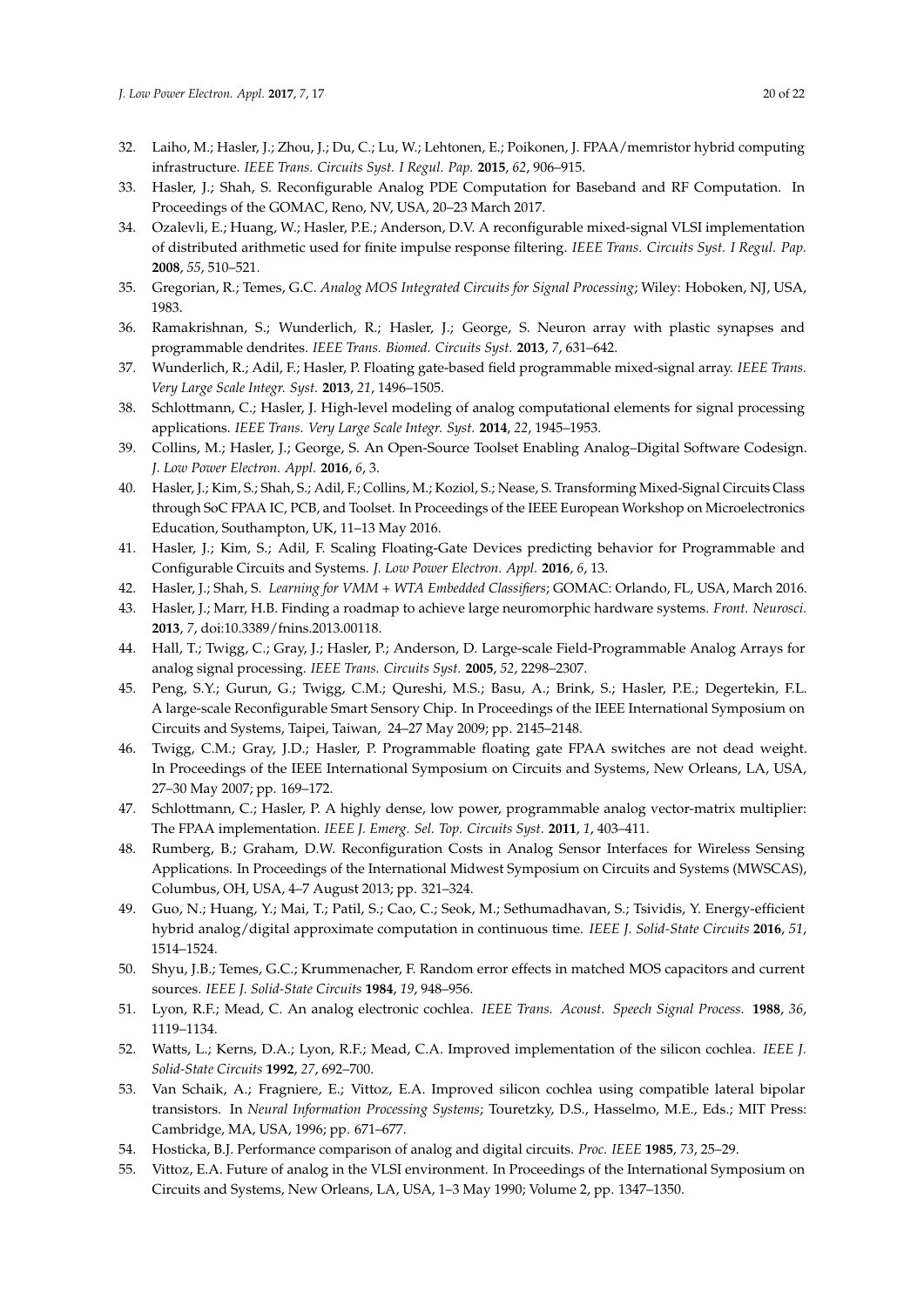- <span id="page-20-0"></span>56. Sarpeshkar, R. Analog Versus Digital: Extrapolating from Electronics to Neurobiology. *Neural Comput.* **1998**, *10*, 1601–1638.
- 57. Abshire, P.A. Sensory Information Processing under Physical Constraints. Ph.D. Thesis, Johns Hopkins University, Baltimore, MD, USA, 2001.
- 58. Hasler, P.; Smith, P.; Graham, D.; Ellis, R.; Anderson, D. Analog floating-gate, on-chip auditory sensing system interfaces. *IEEE Sens. J.* **2005**, *5*, 1027–1034.
- <span id="page-20-1"></span>59. Vittoz, E.A. Low-power design: Ways to approach the limits. In Proceedings of the IEEE International Solid-State Circuits Conference, San Francisco, CA, USA, 6–18 February 1994; pp. 14–18.
- <span id="page-20-2"></span>60. Sarpeshkar, R.; Delbruck, T.; Mead, C. White noise in MOS transistors and resistors. *IEEE Circuits Devices Mag.* **1993**, *9*, 23–29.
- <span id="page-20-3"></span>61. Kim, S.; Shah, S.; Hasler, J. Calibration of Floating-Gate SoC FPAA System. *IEEE Trans. Very Large Scale Integr. Syst.* **2017**, in Press.
- <span id="page-20-4"></span>62. Shapero, S.; Hasler, P. Mismatch characterization and calibration for accurate and automated analog design. *IEEE Trans. Circuits Syst. I Regul. Pap.* **2013**, *60*, 548–556.
- <span id="page-20-5"></span>63. Vittoz, E.A. Analog VLSI Signal Processing: Why, Where and How? *J. VLSI Signal Process.* **1994**, *8*, 27–44.
- <span id="page-20-6"></span>64. Dongarra, J.J.; Luszczek, P.; Petitet, A. The LINPACK Benchmark: Past, present and future. *Concurr. Comput. Pract. Exp.* **2003**, *15*, 803–820.
- <span id="page-20-7"></span>65. Widrow, B. *Adaptive Filters I: Fundamentals*; Technical Report No. 6764-6; Stanford University: Stanford, CA, USA, 1966.
- <span id="page-20-8"></span>66. Widrow, B.; Lehr, M.A. 30 Years of Adaptive Neural Networks: Perceptrons, Madaline, and Backpropagation. *Proc. IEEE* **1990**, *78*, 1415–1442.
- <span id="page-20-9"></span>67. Schneider, C.; Card, H. CMOS implementation of analog hebbian synaptic learning circuits. In Proceedings of the IEEE IJCNN-91-Seattle International Joint Conference on Neural Networks, Seattle, WA, USA, 8–12 July 1991; pp. 437–442.
- <span id="page-20-23"></span>68. Hasler, P.; Akers, L. Circuit implementation of trainable neural networks employing both supervised and unsupervised techniques. In Proceedings of the IEEE International Joint Conference on Neural Networks, San Diego, CA, USA, 10–13 May 1992; pp. 1565–1568.
- <span id="page-20-10"></span>69. Hasler, P.; Dugger, J. An analog floating-gate node for supervised learning. *IEEE Trans. Circuits Syst. I Regul. Pap.* **2005**, *52*, 834–845.
- <span id="page-20-11"></span>70. Ramakrishnan, S.; Hasler, J. Vector-Matrix Multiply and WTA as an Analog Classifier. *IEEE Trans. Very Large Scale Integr. Syst.* **2014**, *22*, 353–361.
- <span id="page-20-12"></span>71. Morton, K.W.; Mayers, D.F. *Numerical Solution of Partial Differential Equations*; Cambridge University Press: Cambridge, UK, 2005.
- <span id="page-20-13"></span>72. George, S.; Hasler, J.; Koziol, S.; Nease, S.; Ramakrishnan, S. Low power dendritic computation for wordspotting. *J. Low Power Electron. Appl.* **2013**, *3*, 73–98.
- <span id="page-20-16"></span>73. Koziol, S.; Brink, S.; Hasler, J. A neuromorphic approach to path planning using a reconfigurable neuron array IC. *IEEE Trans. Very Large Scale Integr. Syst.* **2014**, *22*, 2724–2737.
- <span id="page-20-14"></span>74. Koziol, S.; Wunderlich, R.; Hasler, J.; Stilman, M. Single-Objective Path Planning for Autonomous Robots Using Reconfigurable Analog VLSI. *IEEE Trans. Syst. Man Cybern. Syst.* **2017**, *47*, 1301–1314.
- <span id="page-20-15"></span>75. Nease, S.; George, S.; Hasler, P.; Koziol, S.; Brink, S. Modeling and implementation of voltage-mode CMOS dendrites on a reconfigurable analog platform. *IEEE Trans. Biomed. Circuits Syst.* **2012**, *6*, 76–84.
- <span id="page-20-17"></span>76. Whitham, G.B. *Linear and Nonlinear Waves*; Wiley: Hoboken, NJ, USA, 1973.
- <span id="page-20-18"></span>77. Kevorkian, J.; Cole, J.D. *Perturbation Methods in Applied Mathematics*; Springer: New York, NJ, USA, 1981.
- <span id="page-20-19"></span>78. Asadi, P.; Navi, K. A New Low Power 32 × 32-bit Multiplier. *World Appl. Sci. J.* **2007**, *2*, 341–347.
- <span id="page-20-20"></span>79. Fuketa, H.; Iida, S.; Yasufuku, T.; Takamiya, M.; Nomura, M.; Shinohara, H.; Sakurai, T. A Closed-form Expression for Estimating Minimum Operating Voltage (VDDmin) of CMOS Logic Gates. In Proceedings of the Design Automation Conference, San Diego, CA, USA, 5–10 June 2011; pp. 984–989.
- <span id="page-20-21"></span>80. Fuketa, H.; Yasufuku, T.; Iida, S.; Takamiya, M.; Nomura, M.; Shinohara, H.; Sakurai, T. Device-Circuit Interactions in Extremely Low Voltage CMOS Designs. In Proceedings of the 2011 IEEE International Electron Devices Meeting (IEDM), Washington, DC, USA, 5–7 December 2011; pp. 559–562.
- <span id="page-20-22"></span>81. Degnan, B.P.; Wunderlich, R.B.; Hasler, P. Programmable floating-gate techniques for CMOS inverters. In Proceedings of the IEEE International Symposium on Circuits and Systems, Kobe, Japan, 23–26 May 2005; pp. 2441–2444.